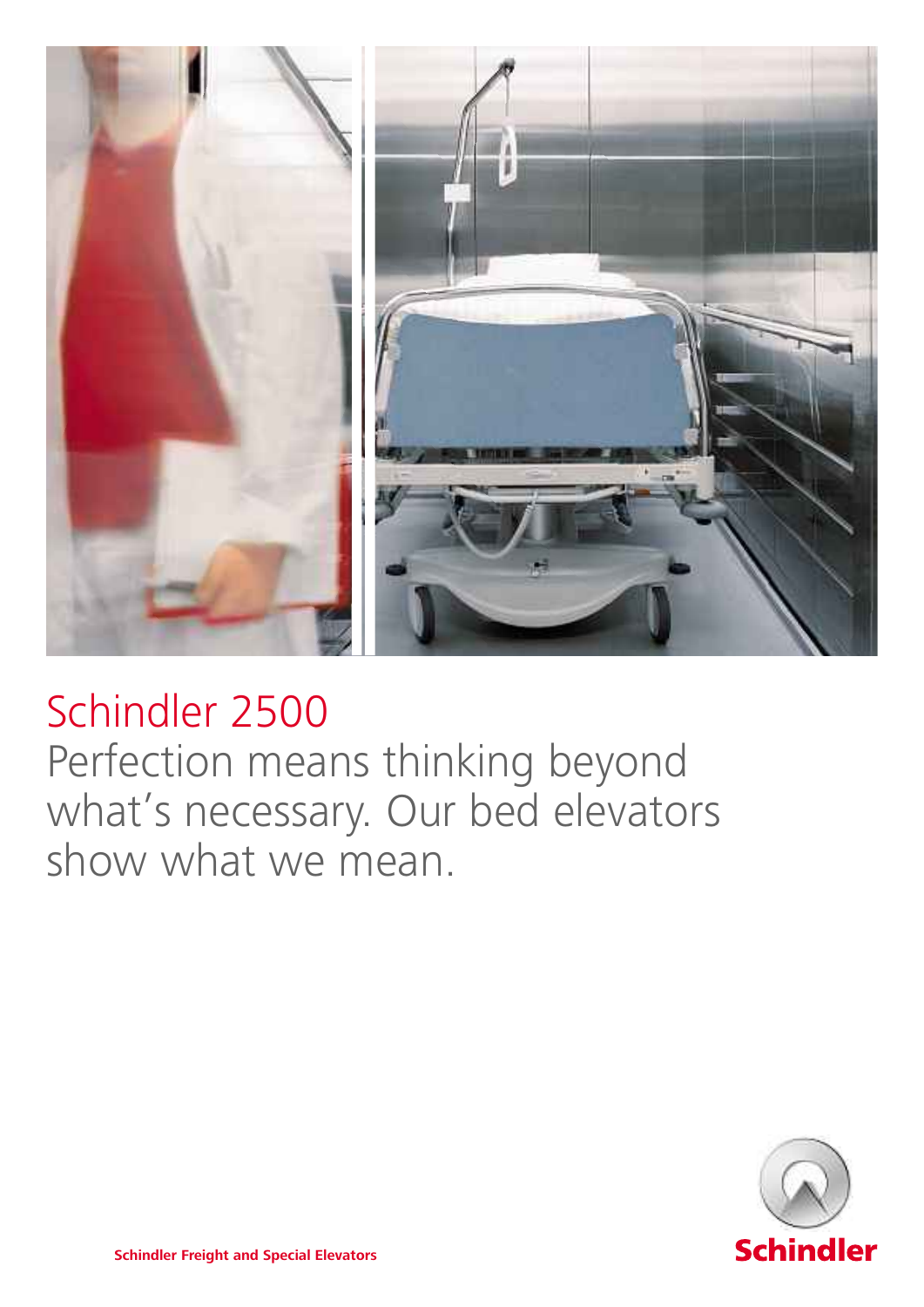## n

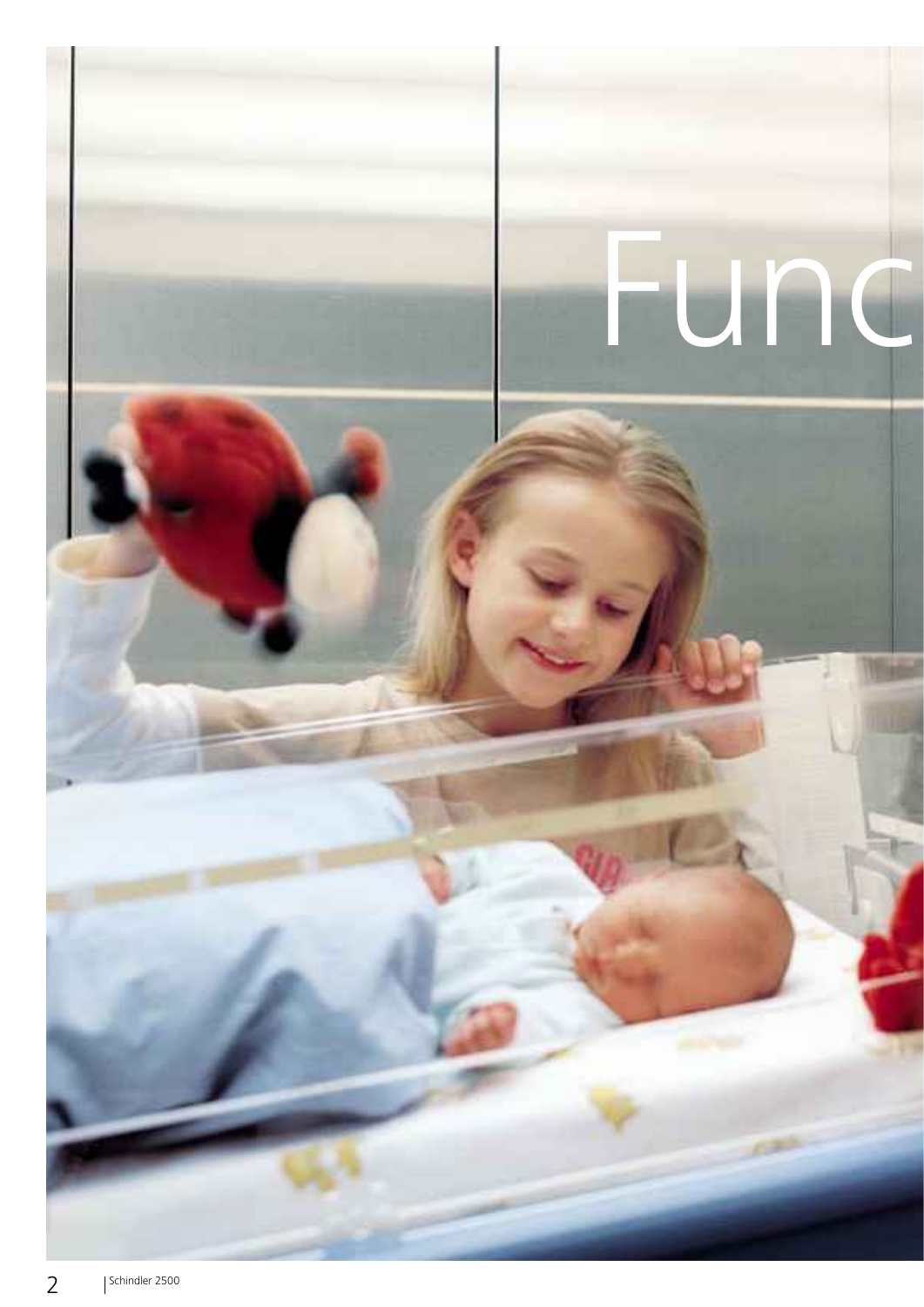## tionality

**The Schindler 2500 is sophisticated.** To the last detail. It fulfills all the demands you could expect in hospitals, clinics, and retirement and nursing homes. An impressively functional solution.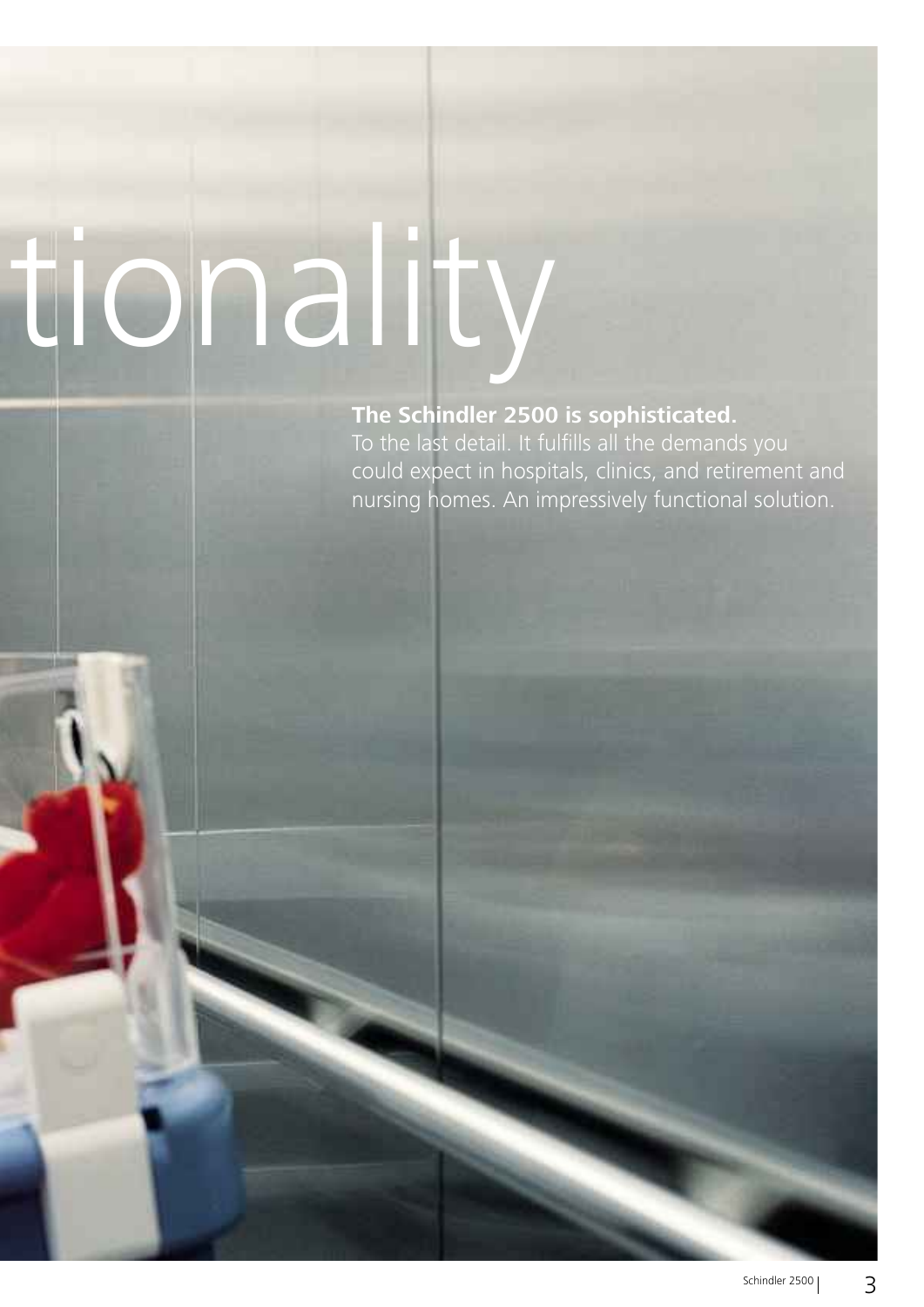#### **The Schindler 2500 stands at the ready.**

At all times. It lets you take the safe route. We permanently monitor the elevator and make it available to specific persons at specific times. A reliable thing.

M T

# Availa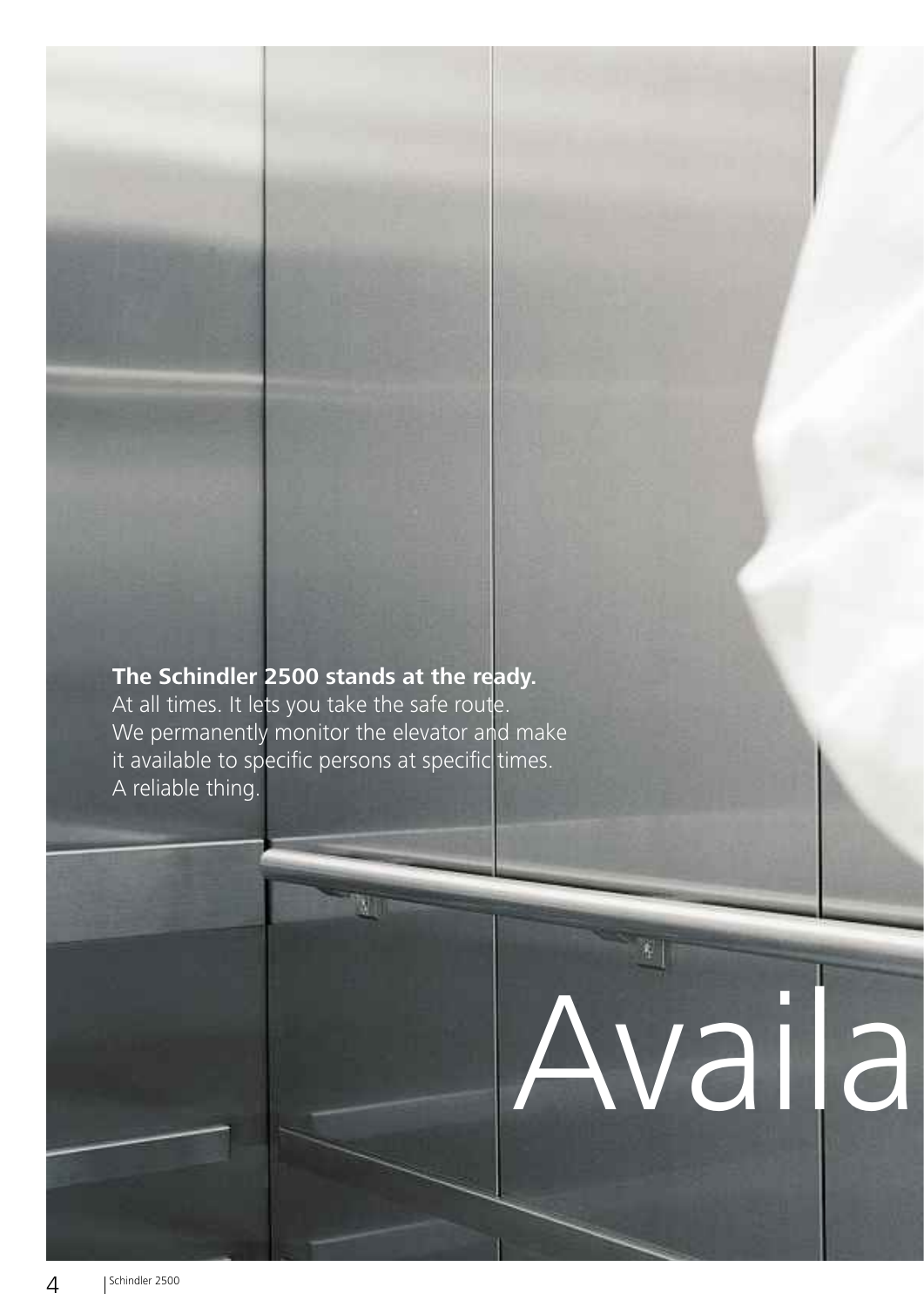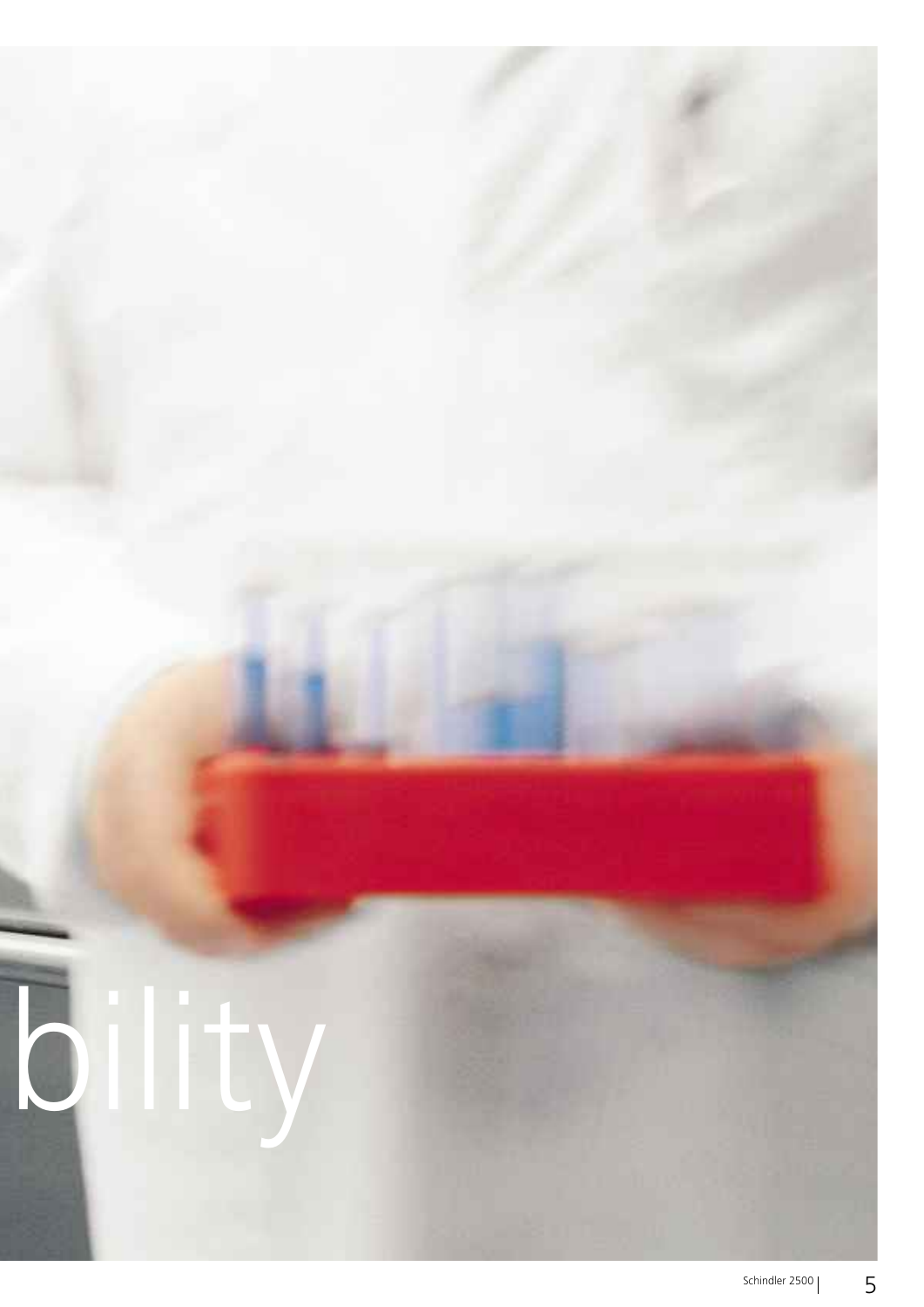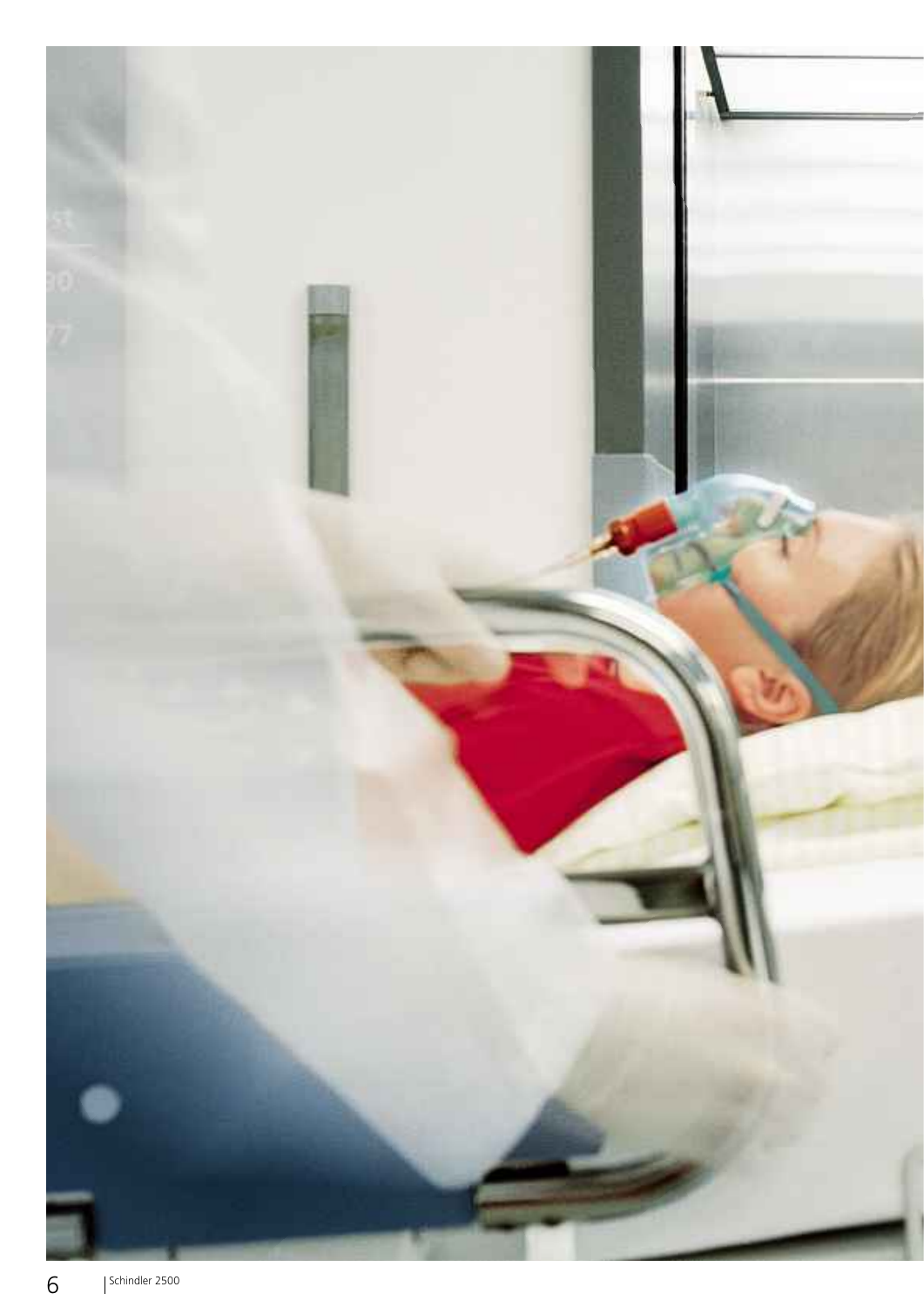## Precision

#### **The Schindler 2500 is precise.**

When starting and riding, and when braking and stopping. You hardly sense any movement during your comfortable ride. A persuasive performance.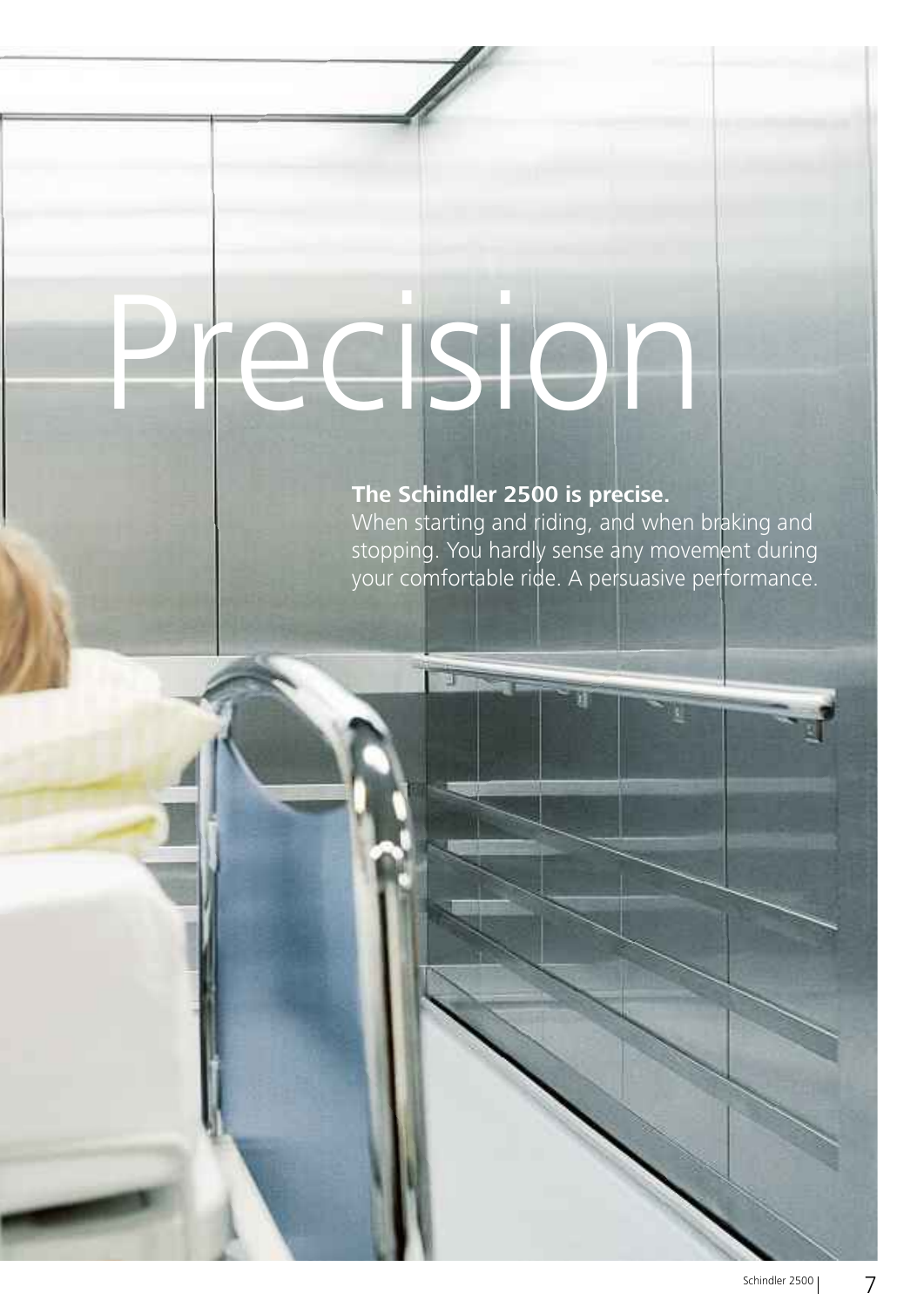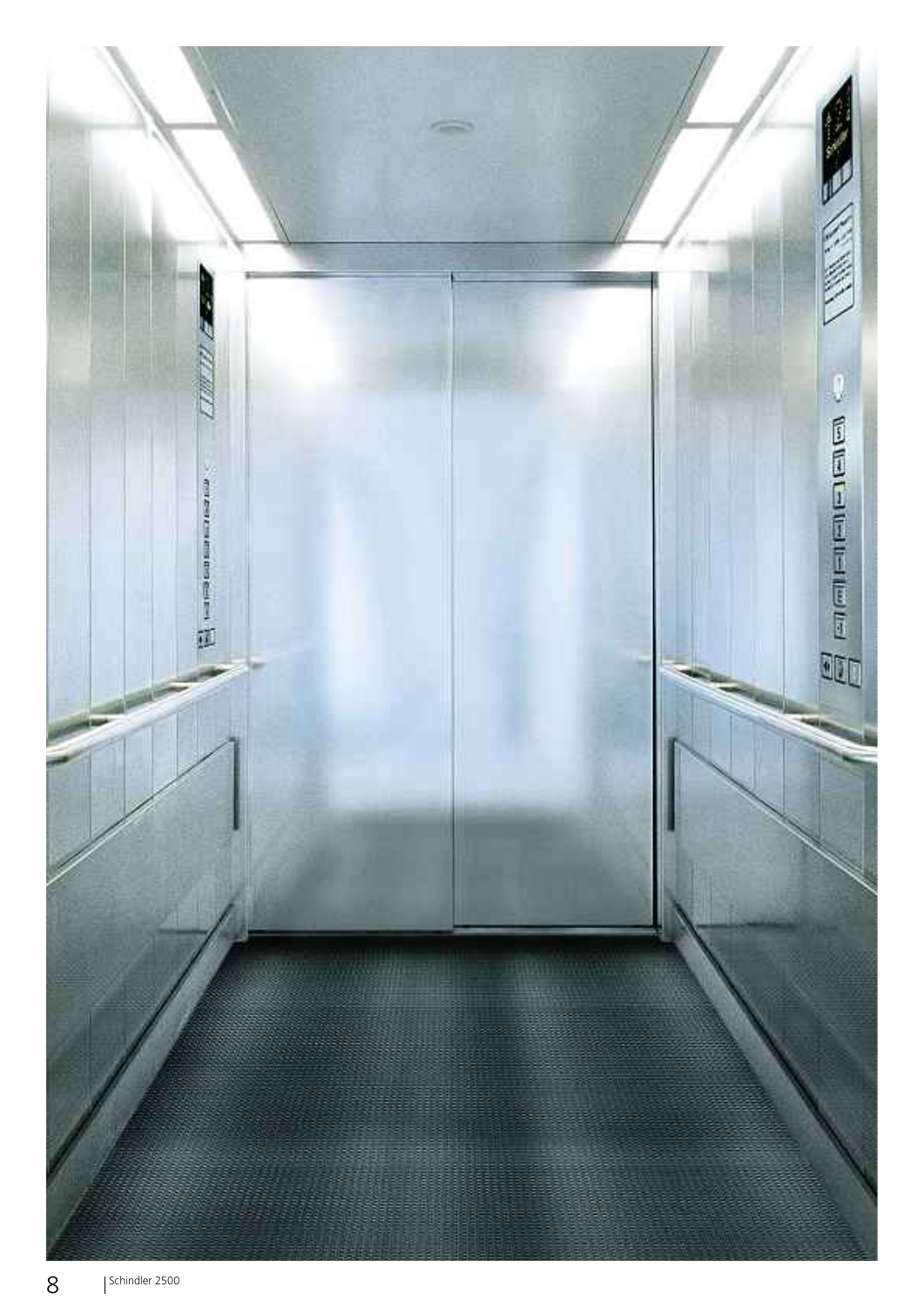### You want to make the right selection. Then don't leave anything to chance.

#### **We take it seriously**

You need an efficient bed elevator? One that can withstand a lot and one that functions with absolute reliability? Then the Schindler 2500 is the right choice.

We've designed this particularly effective elevator for the comfortable transportation of patients and those in need of care. For this, it is necessary that it function with absolute precision. So that people can easily enter and exit, and arrive at their destination fast and comfortable.

#### **Our spectrum is broad**

We've designed the Schindler 2500 to handle every conceivable bed size. And to allow enough room for those accompanying them. The bed elevator also transports medical equipment in the OP area. With no jarring or shaking.

#### **We think pragmatically**

With the Schindler 2500, we rely on consistent system engineering and high standardization. For this reason, we've given this elevator a modular construction. It is based on pre-assembled components that correspond to the latest technology. The elevator's availability is absolutely reliable. Depending upon your needs, the drive may be electromechanical or electro-hydraulic.

#### **We quarantee it's a sure thing**

We monitor the system 24 hours a day, 365 days a year. That way, problems can be corrected before they affect you.

#### **Our elevator is available for specific purposes**

With high incoming traffic, it's important to ensure the flow of traffic is as efficient as possible. This is where our registered-destination control system does the job. Together with Schindler ID®, the elevator can, if desired, be made available only to specific persons at specific times. There are practically no limits to the ways this proven technology can be configured to meet your needs. It's a sophisticated system that allows the elevator to always be available to those who need it most urgently.

#### **We keep our promises**

The Schindler 2500 satisfies all important legal safety regulations and standards.

#### **We're available everywhere**

The Schindler 2500 saves you time and money. Predefined components and mandatory data make for ease of planning and short delivery times, for single or multiple systems. The Schindler 2400 and the Schindler 2600 freight elevator also belong to the same platform.

#### **Basic data**

| Load capacity | 1000-4000 kg, 13-53 persons               |
|---------------|-------------------------------------------|
| Travel height | 65 meters; max. 21 stops                  |
| Entrance      | One-sided or two-sided access             |
| Door width    | 900-2500 mm                               |
| Door height   | 2000-2400 mm                              |
| <b>Drive</b>  | Roped or hydraulic                        |
| Speed         | 0.4-1.6 meters per second                 |
| Control       | Collective control for groups up to four; |
|               | registered-destination control            |
| Equipment     | Flexible range of equipment               |

#### **Notice**

We reserve the right to make technical modifications and to alter specifications, options and colors.

All cars and options presented in this brochure are intended to serve as representations of our products. Colors and materials as shown may vary from the original.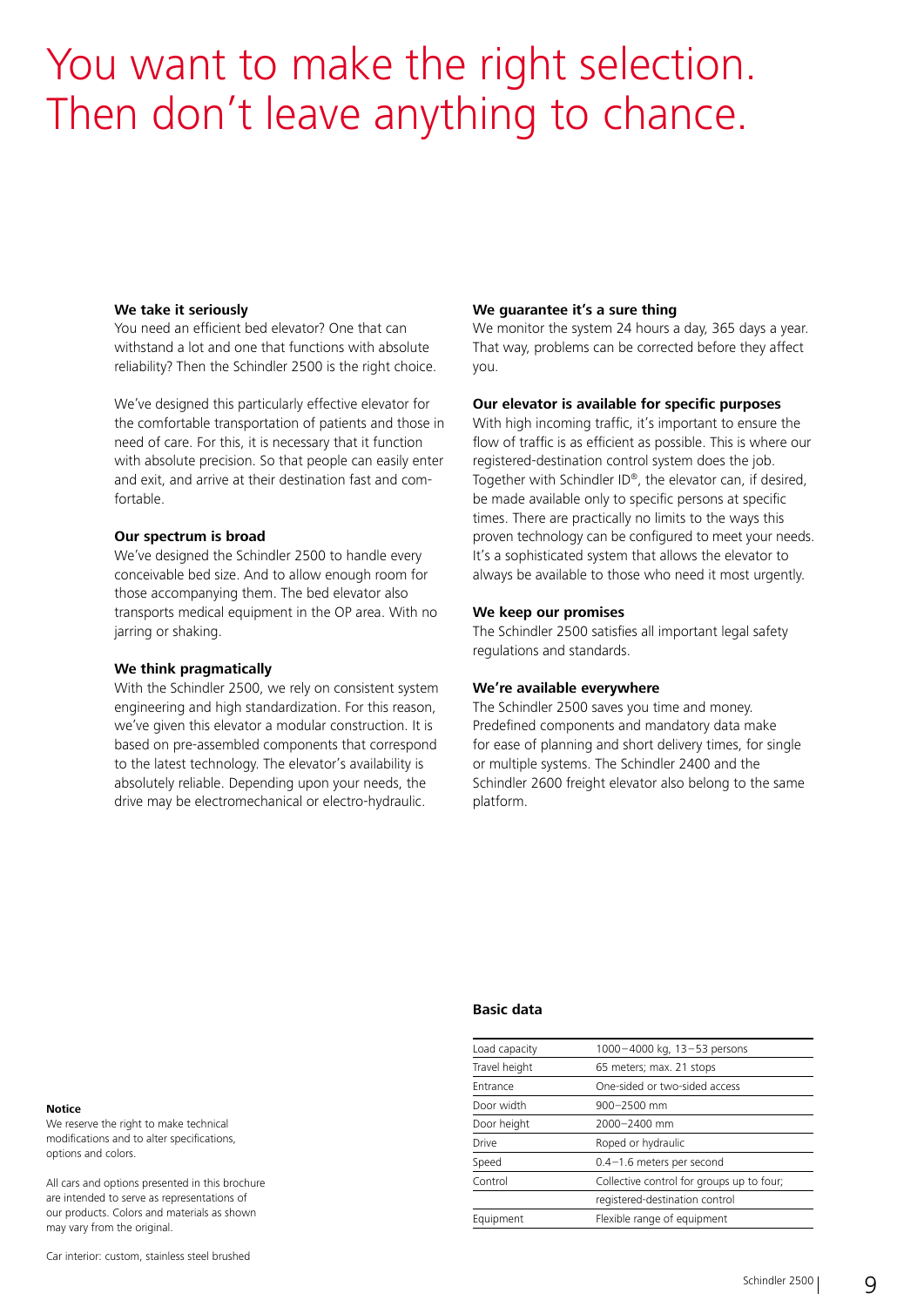## When seconds count, reliability and efficiency are what matter.

In modern hospitals specialized medicine is combined with individualized care. The O.L.V-Zienkenhuis hospital in Aalst, Belgium has an international reputation for researching and curing cardiovascular conditions. The demands for this building were challenging. Energy efficiency, aesthetics and reliability needed to go hand in hand. This is why the O.L.V. hospital chose eight Schindler 2500 bed elevators. When seconds count, this elevator makes sure that patients and staff are transported swiftly and safely. Performance, sustainability and contribution to the building's efficiency – that sets apart the Schindler 2500.

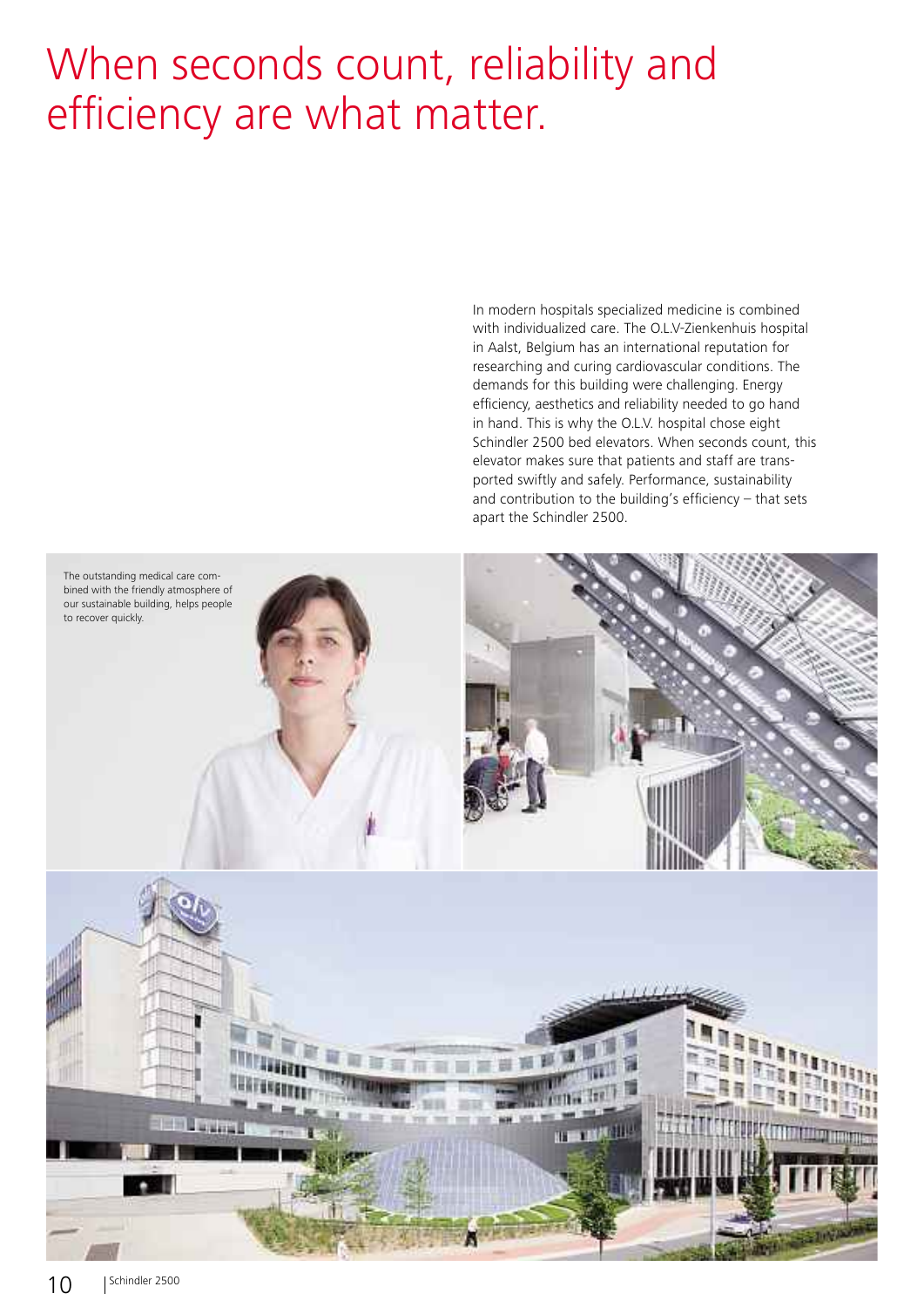#### **We support sustainability**

Let us make your building more sustainable. We designed the Schindler 2500 to be highly efficient in performance and energy usage. For us every detail counts.

#### **We care for the environment**

The daily operation of a building has the biggest impact on the environment – the same applies to elevators. That's why we made sure that the Schindler 2500 is energy efficient during operation. Using less energy conserves our natural resources and lowers overall building costs.

#### **We focus on efficiency**

The Schindler 2500 is a fully engineered, smart system. It is spacious and precise enough to transport beds and people yet uses the minimum energy to do so. All parts are perfectly adjusted to each other. From drives, to controls, to doors and to cabins – each and every component contributes to this elevator's efficiency.

#### **We assess our elevators**

How do you know that this elevator is energy efficient? We measure it. Ratings run by independent third parties show that the Schindler 2500 can provide an energy efficiency classification in the "green" range. It is always good to rely on facts.

#### **Total environmental impact % by product phase**



The energy consumed while an elevator is in service (operation phase) accounts for two-thirds of its environmental impact.

#### **Energy efficiency classes**



The measurement standard is VDI 4707 established in March 2009 by the Association of German Engineers. Energy efficiency classification can vary depending on elevator configuration.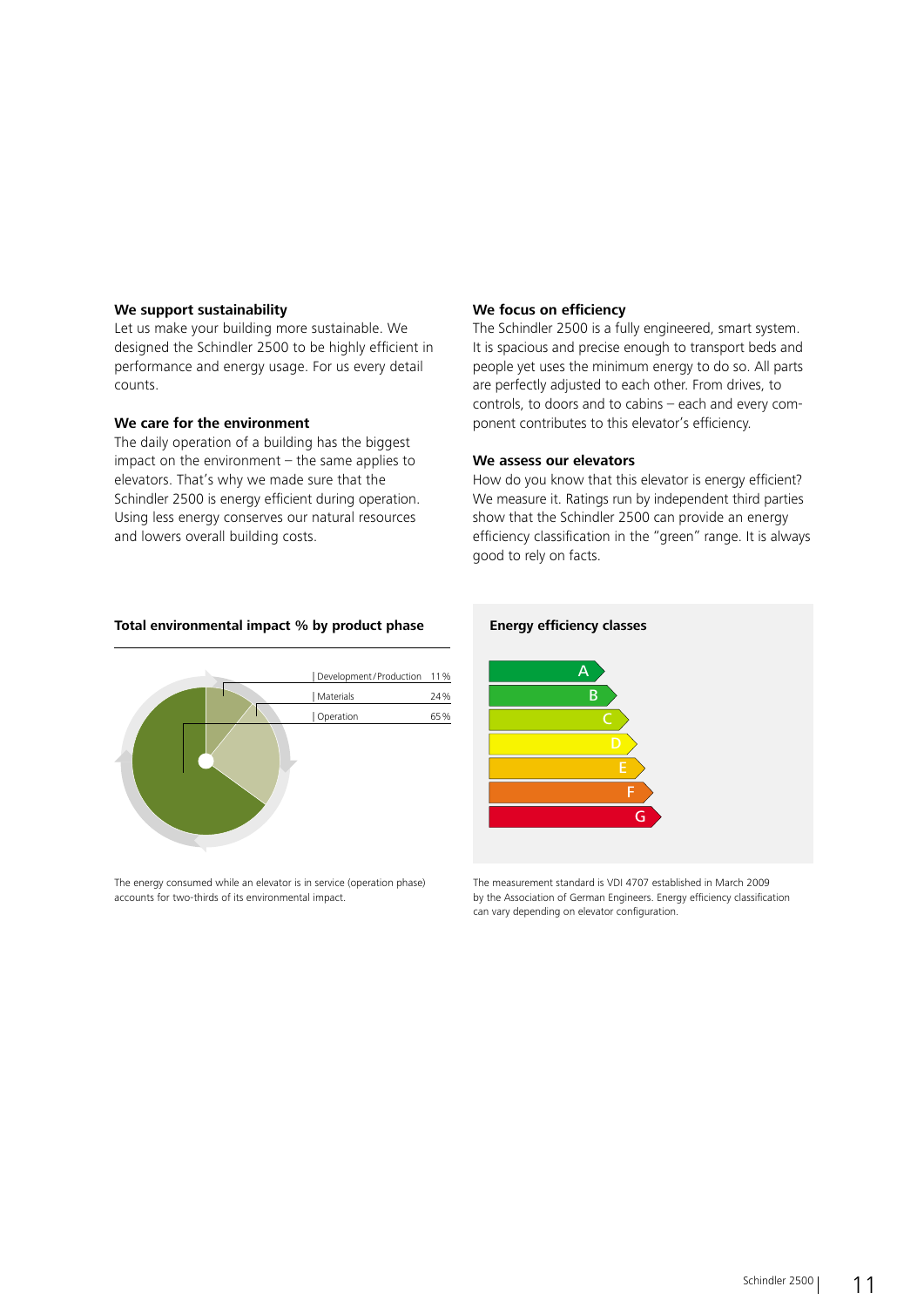## Flexible yet precise, efficient yet comfortable. That is our understanding of perfection.

#### Traction elevator system

The Schindler 2500 can be driven electro-mechanically for loads of 1000 kg to 4000 kg. This traction elevator system is especially suitable for complexes with high levels of traffic and high needs for precision. Where multiple elevators neighbor each other, coordinating them with each other can increase the efficiency of transport. The freight elevators can operate with up to 2.5 tons without a machine room. That saves significant space in buildings.

#### **Drive**

The highly efficient permanent-magnet drive of the Schindler 2500 runs without gears allowing for a smooth, quality ride. Because it is relatively small and functions quietly, it represents the ideal solution for machine room-less elevators. The frequency-controlled drive enables a direct power transfer avoiding a loss of power. By allowing a stable start without a high peak current, it quickly reaches a low energy consumption level.

#### **Control**

The microprocessor control of the Schindler 2500 performs a wide variety of tasks for individual systems as well as for groups of up to four elevators. The system switches the car lights and ventilation into stand-by mode when not in use. Multi-bus control architecture reduces cabling, material and waste. For an efficient and short ride time for passengers, you may select from the following typical control types: Pick-up, up or down collective, or collective/selective control for groups of up to four elevators. The control is built into the top floor next to the landing door, which saves space.

#### **Destination Control**

The Schindler Miconic 10 destination control system is available as a standard option. Passengers select their floor before entering the elevator, this allows them to be grouped according to their destination. The result for the building is clear – energy savings and a significant improvement in traffic management.

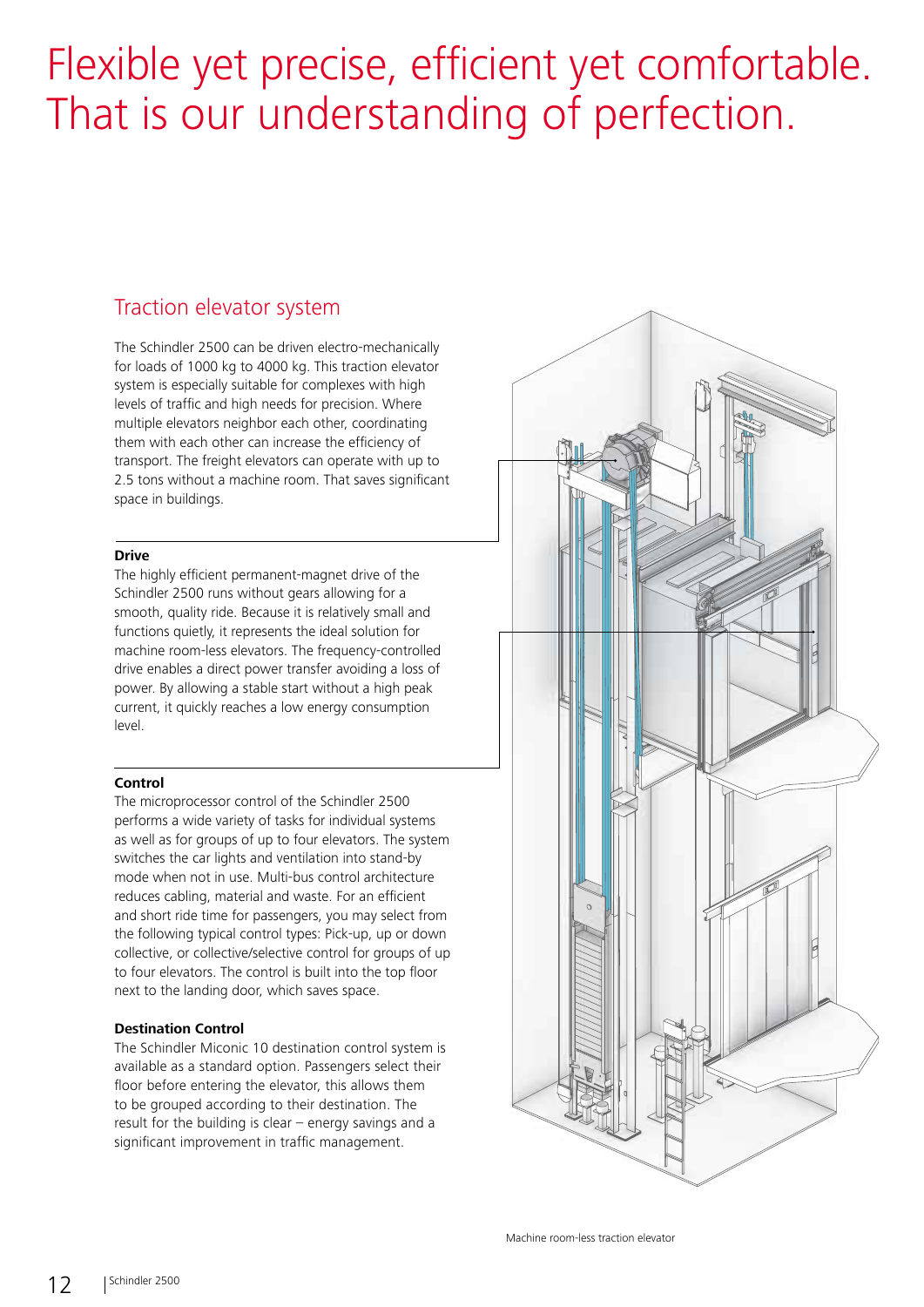#### Hydraulic elevator system

The Schindler 2500 can be driven electro-hydraulically with a load of 1000 kg to 4000 kg. The hydraulic elevator system offers an extraordinarily economical solution for low rise buildings up to 18 m, particularly for single applications and for transporting heavy loads.

#### **Drive**

The Schindler 2500 possesses a unique drive system. It consists of a pump unit and an electronically controlled valve. Combined with the integrated control, it reliably fulfills high demands and provides an extraordinarily comfortable ride. The drive achieves excellent stopping accuracy. The hydraulic version of the Schindler 2500 also displays low energy consumption.

#### **Control**

The specially designed microprocessor control is suitable for a wide variety of needs and uses. It offers regulated control, which produces short ride times. You may select from the following typical control types: Pick-up, up or down collective, or collective/selective control for groups of up to four elevators. More than 100 control features are available as standard options.

#### **Access control**

The Schindler 2500 possesses access-control systems. Passenger or cargo transport can be controlled according to specific needs – such as by a key switch or card reader, for example.



Tandem hydraulic drive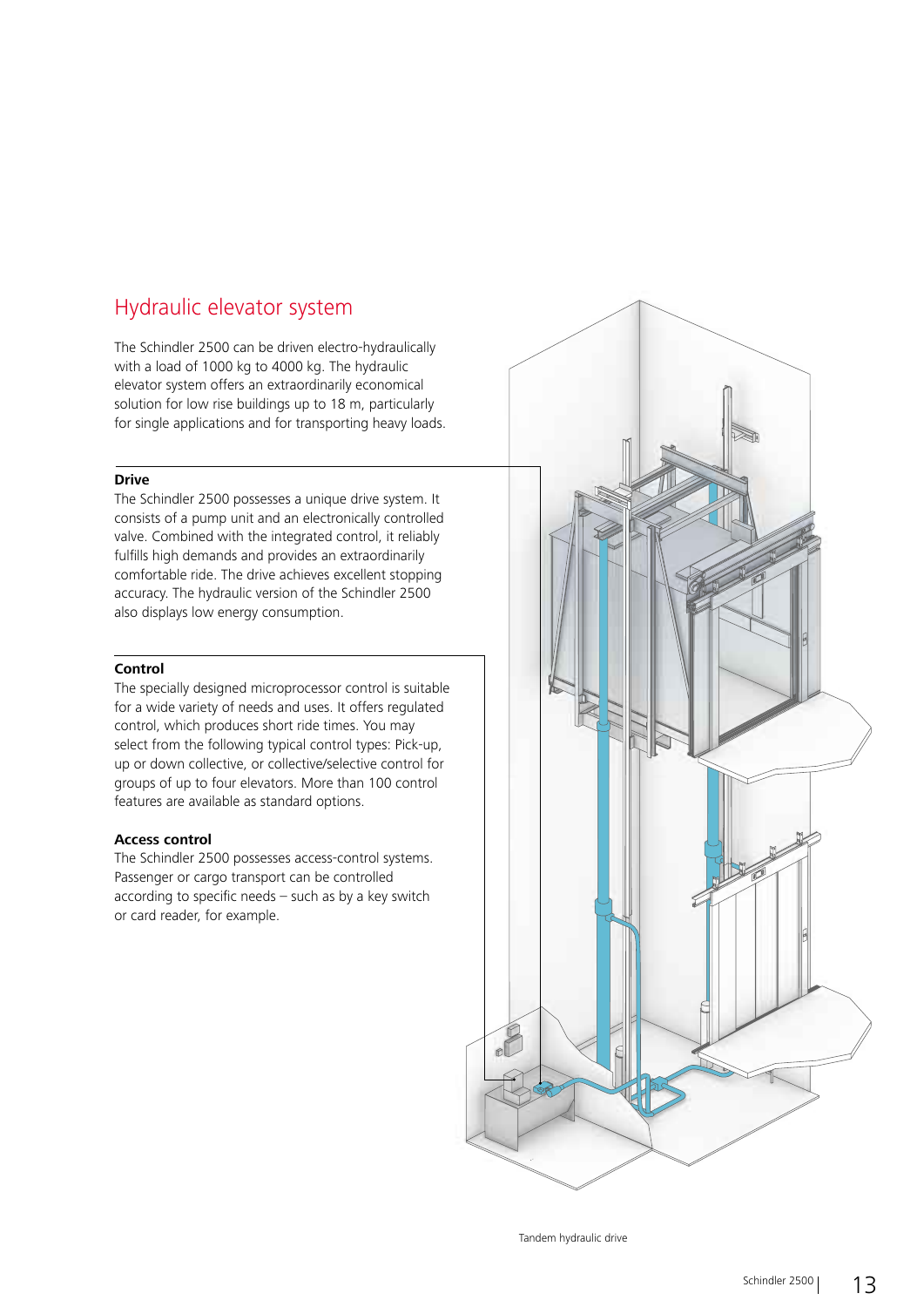## Big things often start small. Take a close look at our dimensions.

| <b>Number of Scope</b> Time<br>Travel height next<br>Nontrinal rating |                                                                       |               |                                                                                                                        |           |          |                         |          |                            |                                                                                                                                                        |                        |                                                           |                                                                                                                                                                                          |                        |                                       |                                                                                                                |
|-----------------------------------------------------------------------|-----------------------------------------------------------------------|---------------|------------------------------------------------------------------------------------------------------------------------|-----------|----------|-------------------------|----------|----------------------------|--------------------------------------------------------------------------------------------------------------------------------------------------------|------------------------|-----------------------------------------------------------|------------------------------------------------------------------------------------------------------------------------------------------------------------------------------------------|------------------------|---------------------------------------|----------------------------------------------------------------------------------------------------------------|
| Drive                                                                 |                                                                       | Load capacity | Passaged Stratt<br>Speed                                                                                               |           |          |                         |          | Monitok current            |                                                                                                                                                        |                        | Door                                                      |                                                                                                                                                                                          |                        | Shaft                                 |                                                                                                                |
|                                                                       |                                                                       |               |                                                                                                                        |           |          |                         |          |                            |                                                                                                                                                        |                        |                                                           |                                                                                                                                                                                          |                        |                                       |                                                                                                                |
|                                                                       | GQ                                                                    |               | <b>VKN</b>                                                                                                             | HQ        |          | ZE $*$ <sup>3</sup> PMN | *3 INN   | $*$ 4 BK                   | $*$ 4 TK                                                                                                                                               | *4 HK                  | Type                                                      | $*$ <sub>5</sub> $BT$                                                                                                                                                                    | *5 HT                  | *6 HSG                                | *6 HSK                                                                                                         |
|                                                                       | kg                                                                    |               | m/s                                                                                                                    | ${\sf m}$ |          | kW                      | Α        | mm                         | mm                                                                                                                                                     | mm                     |                                                           | mm                                                                                                                                                                                       | mm                     | mm                                    | mm                                                                                                             |
| Traction*1                                                            | 1000                                                                  | 13            | 1.0                                                                                                                    | 50        | 21       | 10.8                    | 23       | 1000-1150                  | 2000-2300                                                                                                                                              | 2100-2500              | T2/C2                                                     | $900 - 1000$                                                                                                                                                                             | 2000-2400              | 1500                                  | $HK + 1500$                                                                                                    |
|                                                                       |                                                                       |               | 1.6                                                                                                                    | 65        |          | 18.9                    | 30       |                            |                                                                                                                                                        |                        |                                                           |                                                                                                                                                                                          |                        | 1700                                  | $HK + 1650$                                                                                                    |
|                                                                       | 1275                                                                  | 17            | 1.0                                                                                                                    | 50        | 21       | 10.8                    | 29       | 1100-1400                  | 2000-2600                                                                                                                                              | 2100-2500              | T2/C2/C4                                                  | $900 - 1300$                                                                                                                                                                             | 2000-2400              | 1500                                  | $HK + 1500$                                                                                                    |
|                                                                       |                                                                       |               | 1.6                                                                                                                    | 65        |          | 18.9                    | 36       |                            |                                                                                                                                                        |                        |                                                           |                                                                                                                                                                                          |                        | 1700                                  | $HK + 1650$                                                                                                    |
|                                                                       | 1600                                                                  | 21            | 1.0                                                                                                                    | 50        | 21       | 10.8                    | 30       | 1200-1700                  | 2000-2900                                                                                                                                              | 2100-2500              | T2/C2/C4                                                  | $900 - 1600$                                                                                                                                                                             | 2000-2400              | 1500                                  | $HK + 1500$                                                                                                    |
|                                                                       |                                                                       |               | 1.6                                                                                                                    | 65        |          | 22.8                    | 43       |                            |                                                                                                                                                        |                        |                                                           |                                                                                                                                                                                          |                        | 1700                                  | $HK + 1650$                                                                                                    |
|                                                                       | 2000                                                                  | 26            | 1.0                                                                                                                    | 50        | 21       | 14.2                    | 37       | 1400-2000                  | 2000-2950                                                                                                                                              | 2100-2500              | T2/C2/C4/C6                                               | 1000-1900                                                                                                                                                                                | 2000-2400              | 1500                                  | $HK + 1500$                                                                                                    |
|                                                                       |                                                                       |               | 1.6                                                                                                                    | 50        |          | 22.8                    | 49       |                            |                                                                                                                                                        |                        |                                                           |                                                                                                                                                                                          |                        | 1700                                  | $HK + 1650$                                                                                                    |
|                                                                       | 2500                                                                  | 33            | 1.0                                                                                                                    | 50        | 21       | 25.0                    | 43       | 1400-2300                  | 2050-3500                                                                                                                                              | 2100-2500              | T2/C2/C4/C6                                               | 1000-2200                                                                                                                                                                                | 2000-2400              | 1600                                  | $HK + 1700$                                                                                                    |
|                                                                       | 3000                                                                  | 39            | 1.0                                                                                                                    | 24        | 21       | 25.0                    | 49       | 1500-2300                  | 2350-3800                                                                                                                                              | 2100-2500              | C2/C4/C6                                                  | 1000-2200                                                                                                                                                                                | 2000-2400              | 1600                                  | $HK + 1700$                                                                                                    |
|                                                                       | 3200<br>3500                                                          | 42<br>46      | 1.0<br>1.0                                                                                                             | 24<br>24  | 21<br>21 | 25.0<br>25.0            | 49<br>53 | 1700-2400<br>1800-2400     | 2350-3500<br>2550-3600                                                                                                                                 | 2100-2500<br>2100-2500 | C2/C4/C6<br>C4/C6                                         | 1200-2300<br>1400-2300                                                                                                                                                                   | 2000-2400<br>2000-2400 | 1600<br>1600                          | $HK + 1700$<br>$HK + 1700$                                                                                     |
|                                                                       | 4000                                                                  | 53            | 0.8                                                                                                                    | 24        | 21       | 22.8                    | 53       | 1800-2500                  | 2800-4000                                                                                                                                              | 2100-2500              | C4/C6                                                     | 1400-2400                                                                                                                                                                                | 2000-2400              | 1600                                  | $HK + 1700$                                                                                                    |
| <b>Hydraulic</b>                                                      | 1000                                                                  | 13            | 0.63                                                                                                                   | 18        | 8        | 16.0                    | 38       | 1100-1150                  | 2000-2300                                                                                                                                              | 2100-2500              | T2/C4                                                     | $900 - 1100$                                                                                                                                                                             | 2000-2400              | 1450                                  | $HK + 1300$                                                                                                    |
| Rucksack* <sup>2</sup>                                                | 1275                                                                  | 17            | 0.63                                                                                                                   | 18        | 8        | 20.0                    | 45       | 1100-1400                  | 2000-2600                                                                                                                                              | 2100-2500              | T2/C4                                                     | $900 - 1400$                                                                                                                                                                             | 2000-2400              | 1450                                  | $HK + 1300$                                                                                                    |
|                                                                       | 1600                                                                  | 21            | 0.63                                                                                                                   | 18        | 8        | 33.0                    | 73       | 1200-1700                  | 2000-2900                                                                                                                                              | 2100-2500              | T2/C4                                                     | $900 - 1600$                                                                                                                                                                             | 2000-2400              | 1450                                  | $HK + 1300$                                                                                                    |
|                                                                       | 2000                                                                  |               | 26 0.40/0.63                                                                                                           |           |          | 40.0                    | 86       | 1400-1500                  | 2000-2950                                                                                                                                              | 2100-2500              | T2/C4                                                     | 1000-1400                                                                                                                                                                                | 2000-2400              | 1450                                  | $HK + 1300$                                                                                                    |
| <b>Hydraulic</b>                                                      | 2000                                                                  | 26            | 0.40/0.63                                                                                                              | 18        | 8        | 40.0                    | 86       | 1550-2000                  | 2000-2600                                                                                                                                              | 2100-2500              | T2/C2/C4                                                  | 1000-1900                                                                                                                                                                                | 2000-2400              | 1150                                  | $HK + 1300$                                                                                                    |
| Tandem <sup>*2</sup>                                                  | 2500                                                                  |               | 33 0.40/0.63                                                                                                           | 18        | 8        | 40.0                    | 86       | 1400-2300                  | 2050-3500                                                                                                                                              | 2100-2500              | T2/C2/C4                                                  | 1000-2200                                                                                                                                                                                | 2000-2400              | 1250                                  | $HK + 1300$                                                                                                    |
|                                                                       | 3000                                                                  |               | 39 0.40/0.63                                                                                                           | 18        | 8        | 47.0                    | 98       | 1500-2300                  | 2350-3800                                                                                                                                              | 2100-2500              | C2/C4/C6                                                  | 1000-2200                                                                                                                                                                                | 2000-2400              | 1250                                  | $HK + 1300$                                                                                                    |
|                                                                       | 3200                                                                  |               | 42 0.40/0.63                                                                                                           | 18        | 8        | 47.0                    | 98       | 1700-2400                  | 2350-3500                                                                                                                                              | 2100-2500              | C2/C4/C6                                                  | 1200-2300                                                                                                                                                                                | 2000-2400              | 1250                                  | $HK + 1300$                                                                                                    |
|                                                                       | 3500                                                                  |               | 46 0.40/0.63                                                                                                           | 18        | 8        | 60.0                    | 123      | 1800-2400                  | 2550-3600                                                                                                                                              | 2100-2500              | C4/C6                                                     | 1400-2300                                                                                                                                                                                | 2000-2400              | 1250                                  | $HK + 1300$                                                                                                    |
|                                                                       | 4000                                                                  |               | 53 0.40/0.63                                                                                                           | 18        | 8        | 60.0                    | 123      | 1800-2500                  | 2800-4000                                                                                                                                              | 2100-2500              | C4/C6                                                     | 1400-2400                                                                                                                                                                                | 2000-2400              | 1250                                  | $HK + 1300$                                                                                                    |
|                                                                       | GQ<br><b>VKN</b><br>HQ<br>ZE<br><b>PMN</b><br><b>INN</b><br>$\star$ 1 | Speed         | Load capacity<br>Travel height<br>Number of stops<br>Nominal rating<br>Nominal current<br>With or without machine room |           |          |                         |          | BK<br>TK<br>HK<br>$\star4$ | Car width<br>Car depth<br>Car height<br>Car dimensions in 50-mm<br>increments, the maximum<br>allowed car area according<br>to EN81 must be considered |                        | T <sub>2</sub><br>C2<br>C4<br>C <sub>6</sub><br><b>BT</b> | Telescopic door, two-part<br>Center-opening telescopic<br>door (two-part)<br>Center-opening telescopic<br>door (four-part)<br>Center-opening telescopic<br>door (six-part)<br>Door width |                        | <b>HSG</b><br><b>HSK</b><br>$\star 6$ | Shaft pit depth<br>Clear overhead<br>below lifting<br>beam<br>Minimal values<br>in hydraulic<br>variation must |
|                                                                       | $\star 2$                                                             |               | Machine room under, over, or to the side;                                                                              |           |          |                         |          |                            |                                                                                                                                                        |                        | HT                                                        | Door height                                                                                                                                                                              |                        | be increased                          |                                                                                                                |

Max. number of entrances: 2, opposing Number of rides (rope): 180 per hour Number of rides (hydraulic): 30/60 per hour Power supply: 400 V; optional 230 V

max. 10 m from shaft

<sup>3</sup> Maximum values

Shaft width/depth: In the planning section on pages 20–23, ranges shown reflect typical elevator situations.

be increased in measure according to the configuration

<sup>5</sup> Door dimensions in 100-mm

increments

 $*5$ 

Schindler 2500 elevators are not designed for trolleys with heavy loads

 $*3$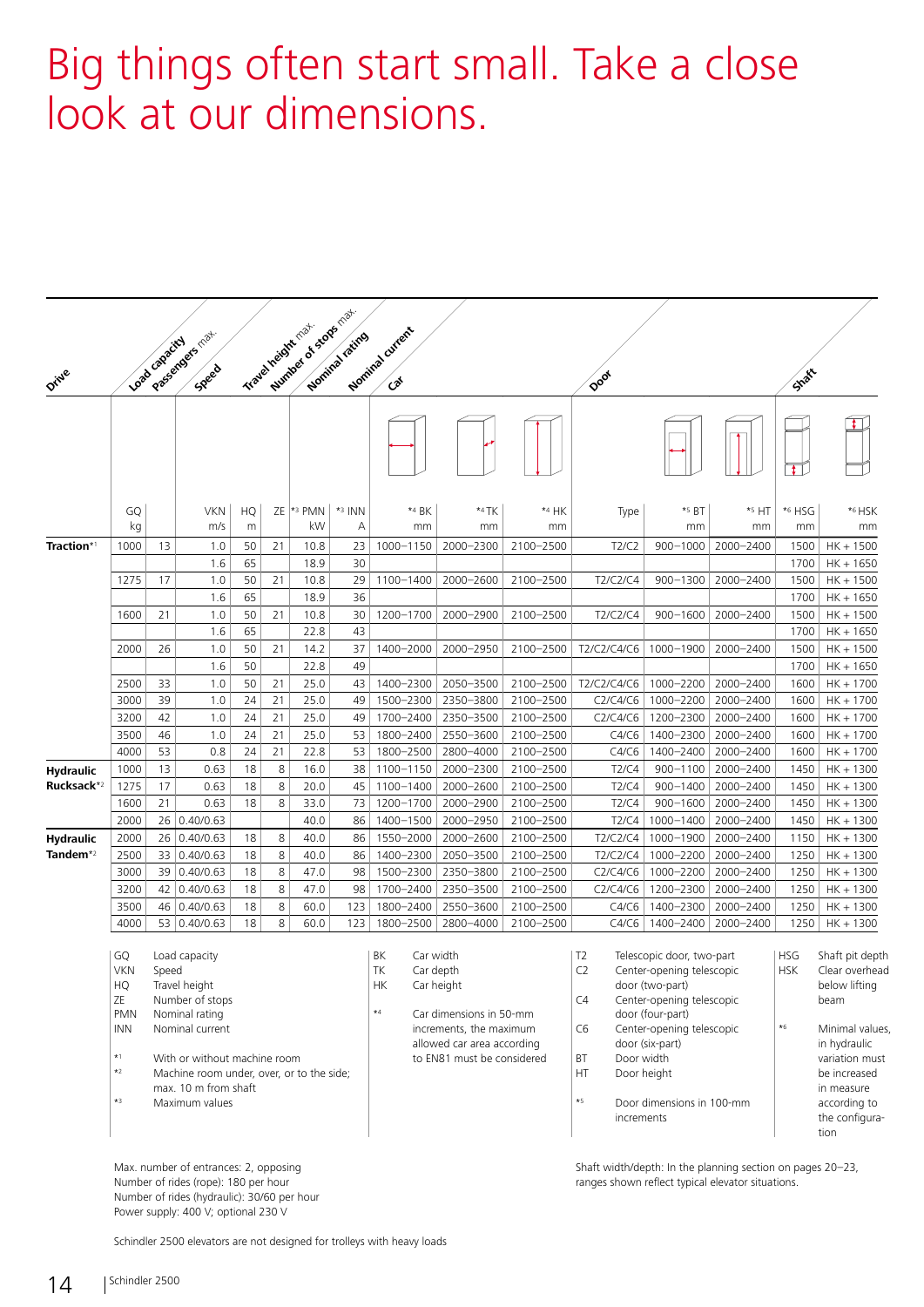#### **Car**

We construct the car according to your specifications width, depth and height – so that your bed sizes fit perfectly. Car frames make the car extraordinarily stable.

#### **Door**

We construct the ideal door for your needs – with two, four, or six panels. They efficiently exploit the width of the shaft and, if desired, can be made exactly as high and as wide as the car. This produces a number of advantages. Guiding beds in and out is convenient. This also avoids damage to the doors. And the opening and closing speed of the doors can be adjusted.

#### **Standards**

The Schindler 2500 is certified according to the Lift Directive 95/16/EC. In addition, it fulfills all relevant standards:

- EN81-28 Remote emergency calling system for passenger and cargo elevators
- EN81-58 Fire-resistant landing doors
- EN81-70 Accessibility of passenger elevators

#### **Environment**

The Schindler 2500 meets the requirements of ISO 14001. Both the traction and the hydraulic versions display very good energy consumption values. For the hydraulic elevators, a drive system can be selected as a standard feature, which has significantly lower energy consumption when compared with conventional hydraulic aggregates.

#### **Monitoring**

The Schindler 2500 is permanently monitored from our headquarters, 24 hours a day and 365 days a year. Problems are corrected preventatively.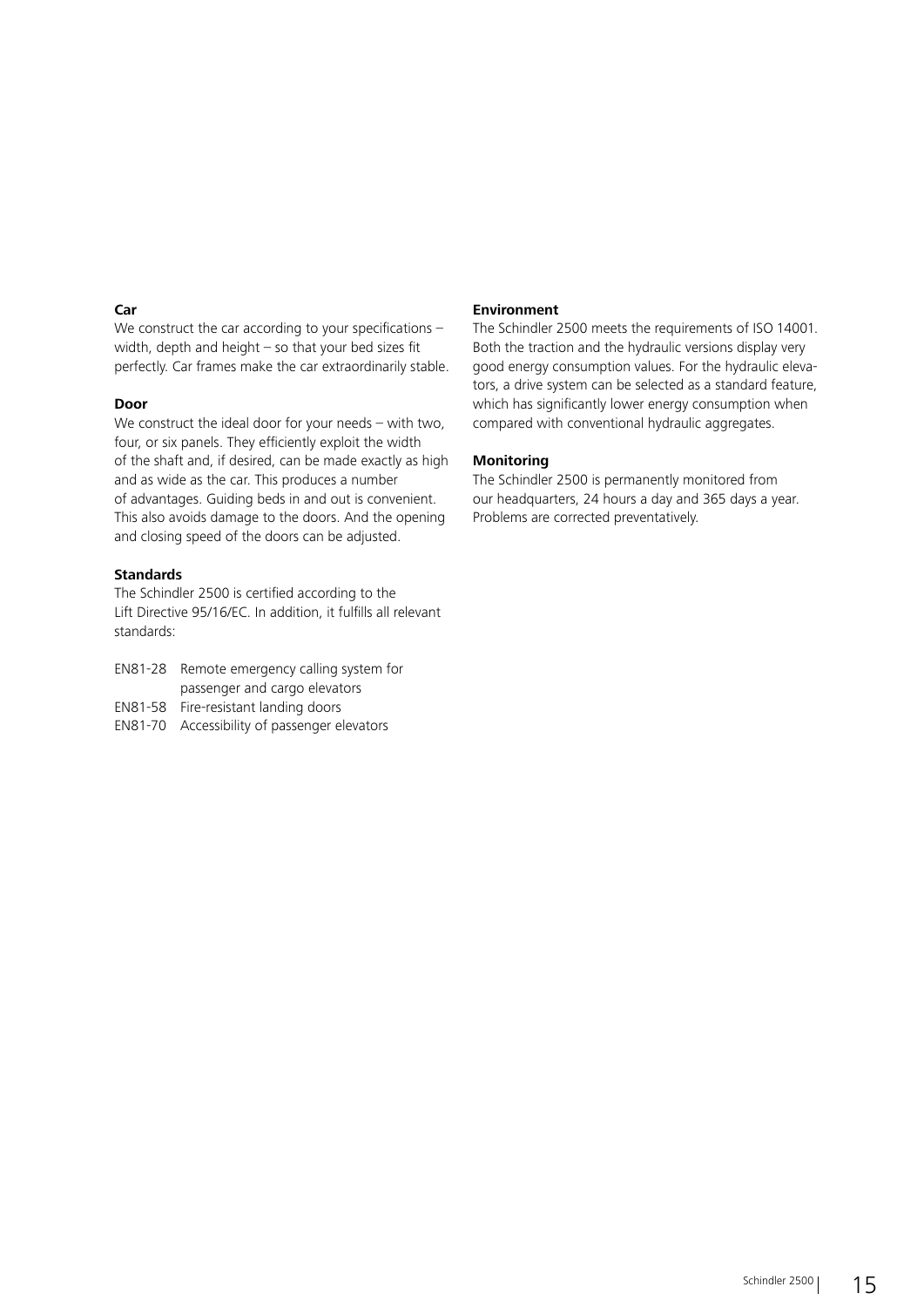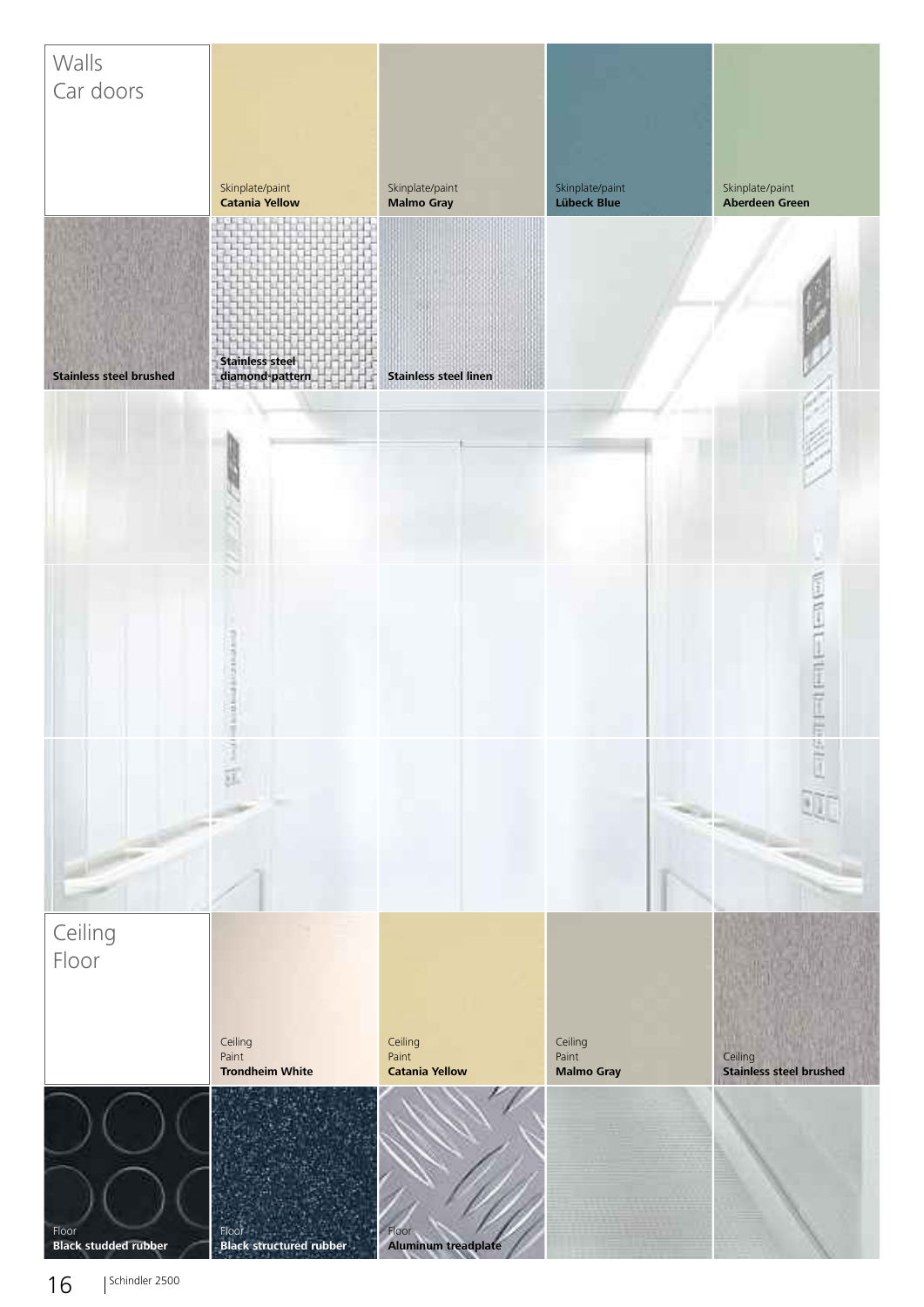## We take in the most important information with our eyes. Look closely.

The medical and health care industry demands functionality, above all else. We have therefore placed great value on functionality, user-friendliness and robustness, and have designed the car's equipment to be highly durable.

You select and combine the standard materials and colors exactly as you like and need. Upon request, we can also offer other colors or materials at similar delivery and price conditions.

For car walls and doors, you can choose from the standard choices of stainless steel, paint or skinplate, in Catania Yellow, Malmo Gray, Lübeck Blue, and Aberdeen Green. Walls as well as doors may be partially or completely made of glass if desired. Landing doors are painted or are constructed from stainless steel.

Especially in the health care industry, floors must be easy-care and nonslip. The bed elevator is therefore equipped with black studded or structured rubber flooring. If desired, we can also equip your elevator with treadplate or stone flooring.

Suspended ceilings that are painted or made from brushed stainless steel provide a bright, friendly atmosphere. The indirect lighting won't blind patients.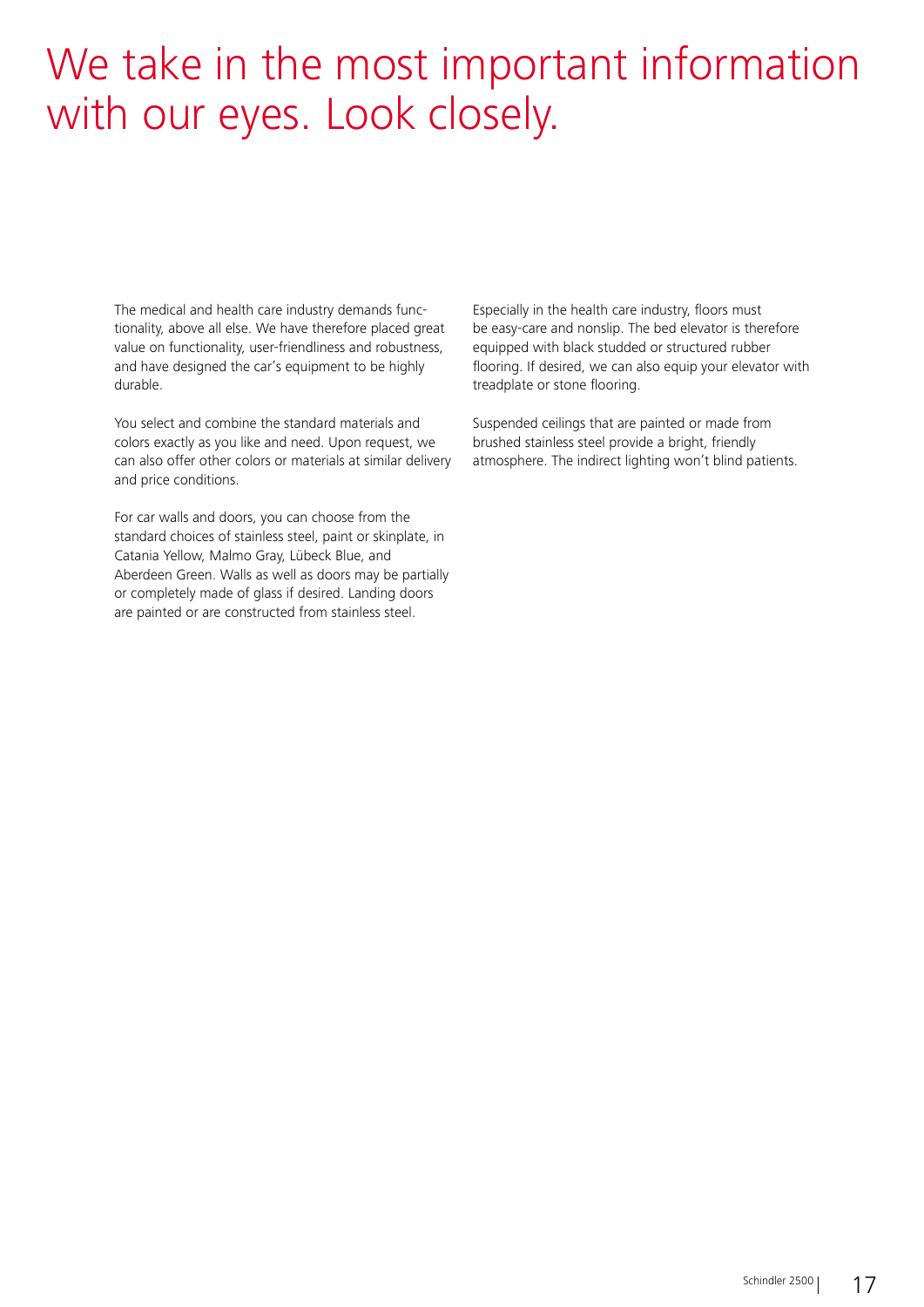## Refined simplicity. In our accessories as well.

#### **Car and floor button control panels**

The control panels in the car of the Schindler 2500 stretches to the entire height of the car. It is installed flush with the car wall, which protects it from the damage that can occur when entering or exiting with beds. Optional handicapped-accessible button control panels for cars with voice-messaging are also available.

The car and floor-button control panels are constructed from brushed stainless steel. The button control panels in the car are also available in anthracite.

Hall control panels and floor indicators are mounted flush with the wall or into the door frame. The indicators can also be ordered with a gong sound.

#### **Protective strips**

The car is equipped with protective strips around its circumference.

They are constructed from

- black plastic,
- brushed stainless steel, or
- are specially constructed according to your wishes.

The baseboards for covering ventilation louvers in the floor are made of brushed stainless steel, and are included as standard equipment.

#### **Thresholds**

Car and landing door thresholds made of brushed stainless steel are available as an option.

#### **Handrails**

For safety, the bed elevator can be equipped with handrails. They are

- straight or
- bent, and
- are made of brushed stainless steel.

Upon request, we will install a fold-up seat in your car.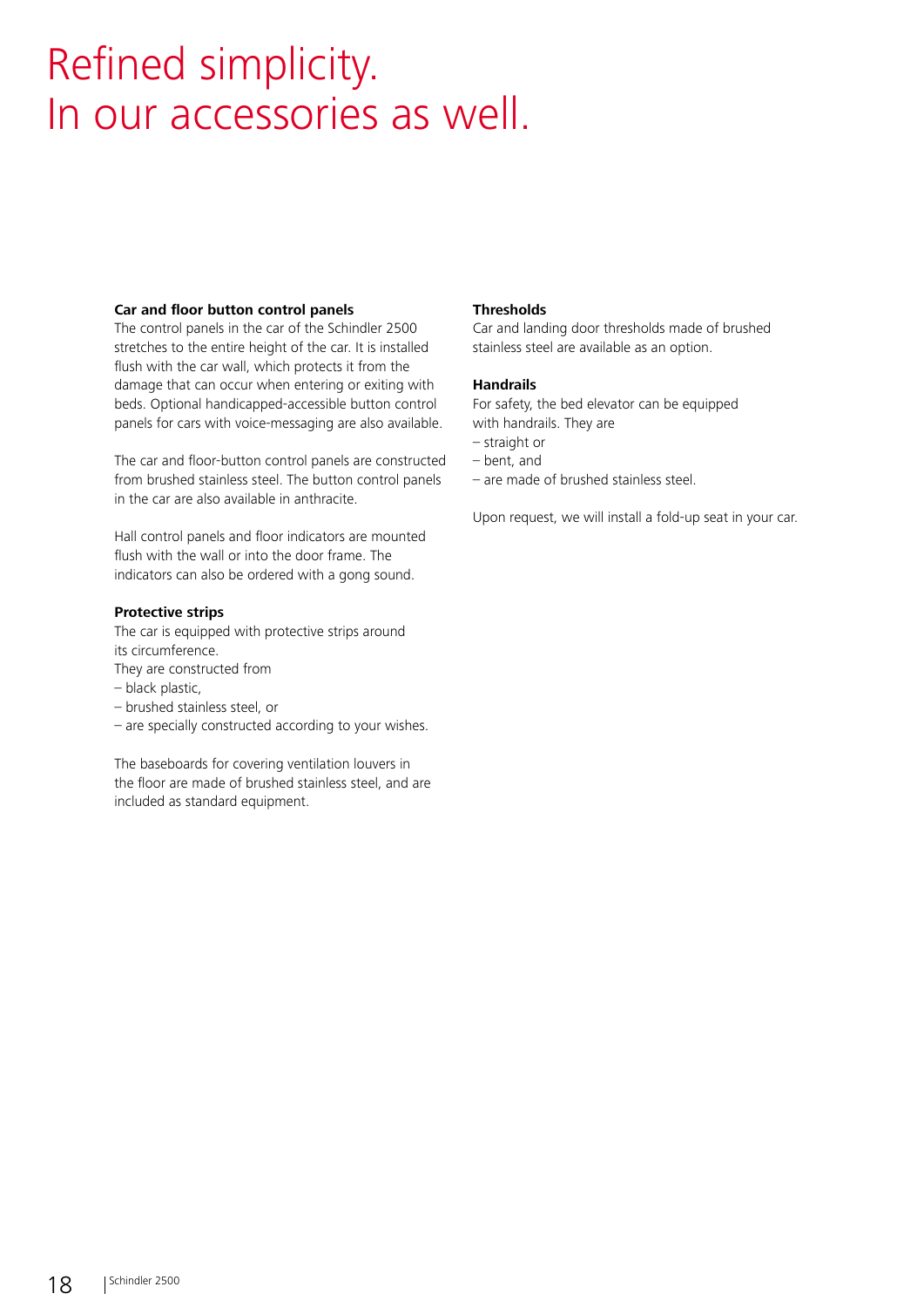#### **Overview of control panels**



Floor level indicators - Standard





Hall fixtures, individually configurable – 2-element – 5-element

In-car fixtures,

stretched to the entire car height

– Stainless steel

– Anthracite





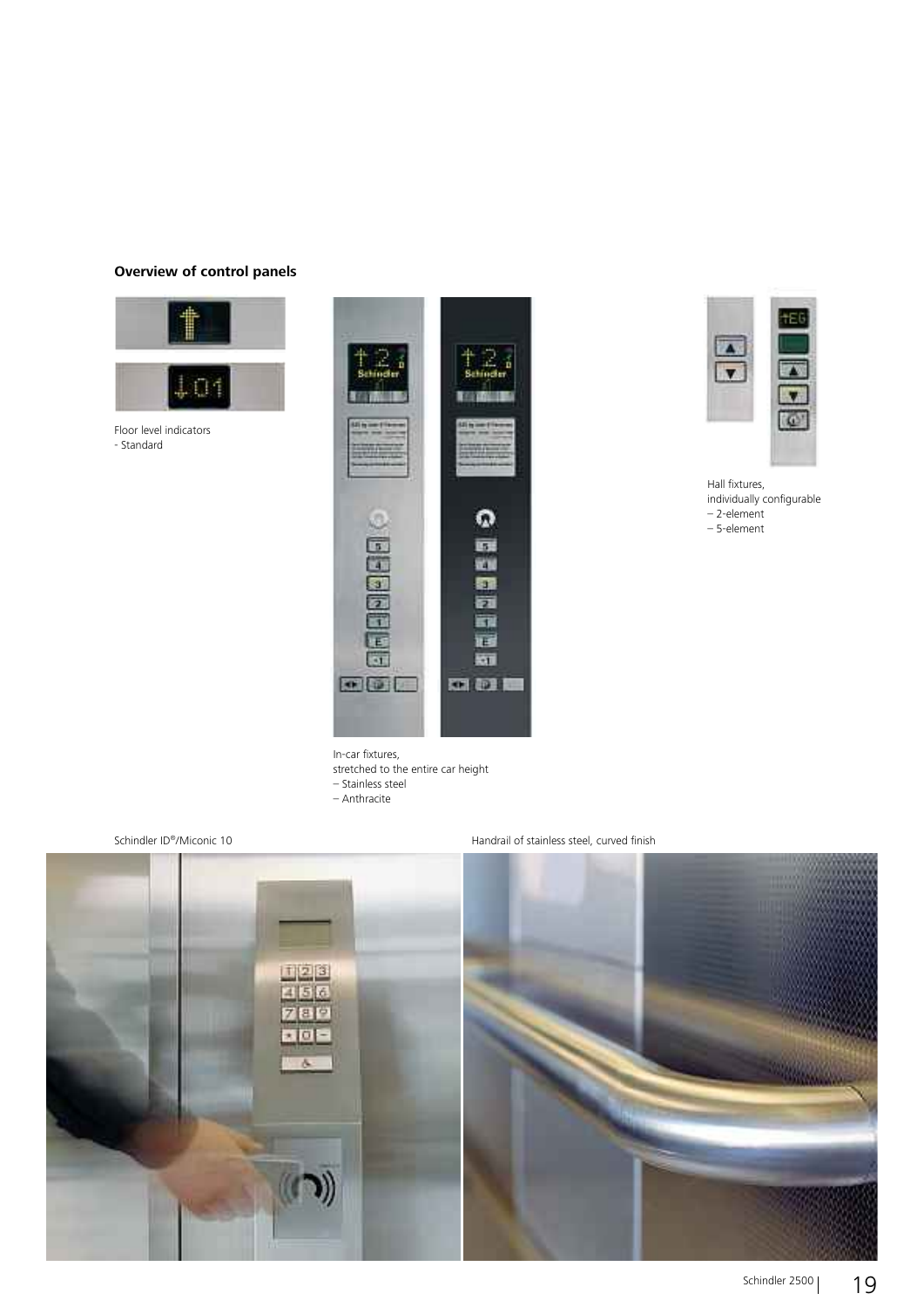## The data is available. So that you can set the standard.

Machine-room-less traction elevator with frequency-controlled drive

| 1000-4000 kg load capacity; 13-53 persons |                                                                                                                |    |            |                |                |                                      |               |                                                                                                                                             |      |      |                                                                                                                               |           |            |            |
|-------------------------------------------|----------------------------------------------------------------------------------------------------------------|----|------------|----------------|----------------|--------------------------------------|---------------|---------------------------------------------------------------------------------------------------------------------------------------------|------|------|-------------------------------------------------------------------------------------------------------------------------------|-----------|------------|------------|
| Drive                                     | Munice & entrances<br>Load capacity esemely start                                                              |    |            |                |                |                                      |               | Door                                                                                                                                        |      |      | Shak                                                                                                                          |           |            |            |
|                                           |                                                                                                                |    |            |                |                |                                      |               |                                                                                                                                             |      |      |                                                                                                                               |           |            |            |
|                                           | GQ                                                                                                             |    | <b>VKN</b> |                | BK             | TK                                   | $\mathsf{HK}$ | Type                                                                                                                                        | BT   | HT   | <b>BS</b>                                                                                                                     | <b>TS</b> | <b>HSG</b> | <b>HSK</b> |
|                                           | kg                                                                                                             |    | m/s        |                | mm             | mm                                   | mm            |                                                                                                                                             | mm   | mm   | mm                                                                                                                            | mm        | mm         | mm         |
| <b>Traction</b>                           | 1275                                                                                                           | 17 | 1.0        | $\mathbf{1}$   | 1200           | 2300                                 | 2300          | T <sub>2</sub>                                                                                                                              | 1100 | 2100 | 2150                                                                                                                          | 2750      | 1500       | 3800       |
|                                           |                                                                                                                |    |            | $\mathsf{2}\,$ |                |                                      |               |                                                                                                                                             |      |      |                                                                                                                               | 2910      |            |            |
|                                           |                                                                                                                |    |            | $\sqrt{2}$     |                | 2400                                 |               | C4                                                                                                                                          | 1200 |      | 2100                                                                                                                          | 2930      |            |            |
|                                           | 1600                                                                                                           | 21 | 1.0        | $\mathbf{1}$   | 1400           | 2400                                 | 2300          | T <sub>2</sub>                                                                                                                              | 1100 | 2100 | 2250                                                                                                                          | 2850      | 1500       | 3800       |
|                                           |                                                                                                                |    |            | $\sqrt{2}$     |                |                                      |               |                                                                                                                                             |      |      |                                                                                                                               | 3010      |            |            |
|                                           |                                                                                                                |    |            | $\overline{2}$ |                | 2450                                 |               | C4                                                                                                                                          | 1400 |      | 2350                                                                                                                          | 2980      |            |            |
|                                           | 2000                                                                                                           | 26 | 1.0        | $\mathbf{1}$   | 1500           | 2700                                 | 2300          | C4                                                                                                                                          | 1300 | 2100 | 2350                                                                                                                          | 3150      | 1500       | 3800       |
|                                           |                                                                                                                |    |            | $\overline{2}$ |                | 2650                                 |               |                                                                                                                                             |      |      |                                                                                                                               | 3260      |            |            |
|                                           |                                                                                                                |    |            | $\overline{2}$ |                | 2700                                 |               |                                                                                                                                             | 1500 |      | 2500                                                                                                                          | 3230      |            |            |
|                                           | 2500                                                                                                           | 33 | 1.0        | $\mathbf{1}$   | 1800           | 2700                                 | 2300          | C4                                                                                                                                          | 1600 | 2100 | 2950                                                                                                                          | 3150      | 1600       | 4000       |
|                                           |                                                                                                                |    |            | $\sqrt{2}$     |                | 2650                                 |               |                                                                                                                                             |      |      |                                                                                                                               | 3260      |            |            |
|                                           |                                                                                                                |    |            | $\overline{2}$ |                | 2700                                 |               |                                                                                                                                             | 1800 |      | 3100                                                                                                                          | 3230      |            |            |
|                                           | 3500                                                                                                           | 46 | 1.0        | $\mathbf{1}$   | 2100           | 3000                                 | 2300          | C4                                                                                                                                          | 2000 | 2200 | 3400                                                                                                                          | 3450      | 1600       | 4000       |
|                                           |                                                                                                                |    |            | $\mathsf{2}\,$ |                |                                      |               |                                                                                                                                             |      |      |                                                                                                                               | 3610      |            |            |
|                                           | 4000                                                                                                           | 53 | 0.8        | $\mathbf{1}$   | 2300           | 3000                                 | 2300          | C6                                                                                                                                          | 2200 | 2200 | 3500                                                                                                                          | 3500      | 1600       | 4000       |
|                                           |                                                                                                                |    |            | $\overline{2}$ |                |                                      |               |                                                                                                                                             |      |      |                                                                                                                               | 3790      |            |            |
|                                           | GQ<br>Load capacity<br><b>VKN</b><br>Speed<br>HQ<br>Travel height<br>$HE_{min}$<br>Minimal interfloor distance |    |            |                | ΒK<br>TK<br>НK | Car width<br>Car depth<br>Car height |               | Telescopic door<br>T <sub>2</sub><br>C4<br>Center-opening<br>telescopic door<br>(four-part)<br><b>BT</b><br>Door width<br>HT<br>Door height |      |      | Shaft width<br>BS<br>Shaft depth<br>TS<br><b>HSG</b><br>Shaft pit depth<br>Clear overhead<br><b>HSK</b><br>below lifting beam |           |            |            |

 $HE_{min} = HT + 740$  mm for one-sided entrances

 $HE<sub>min</sub> = 300$  mm for staggered opposite entrances

For further details, such as offers, construction plans and prices, please contact our sales department directly.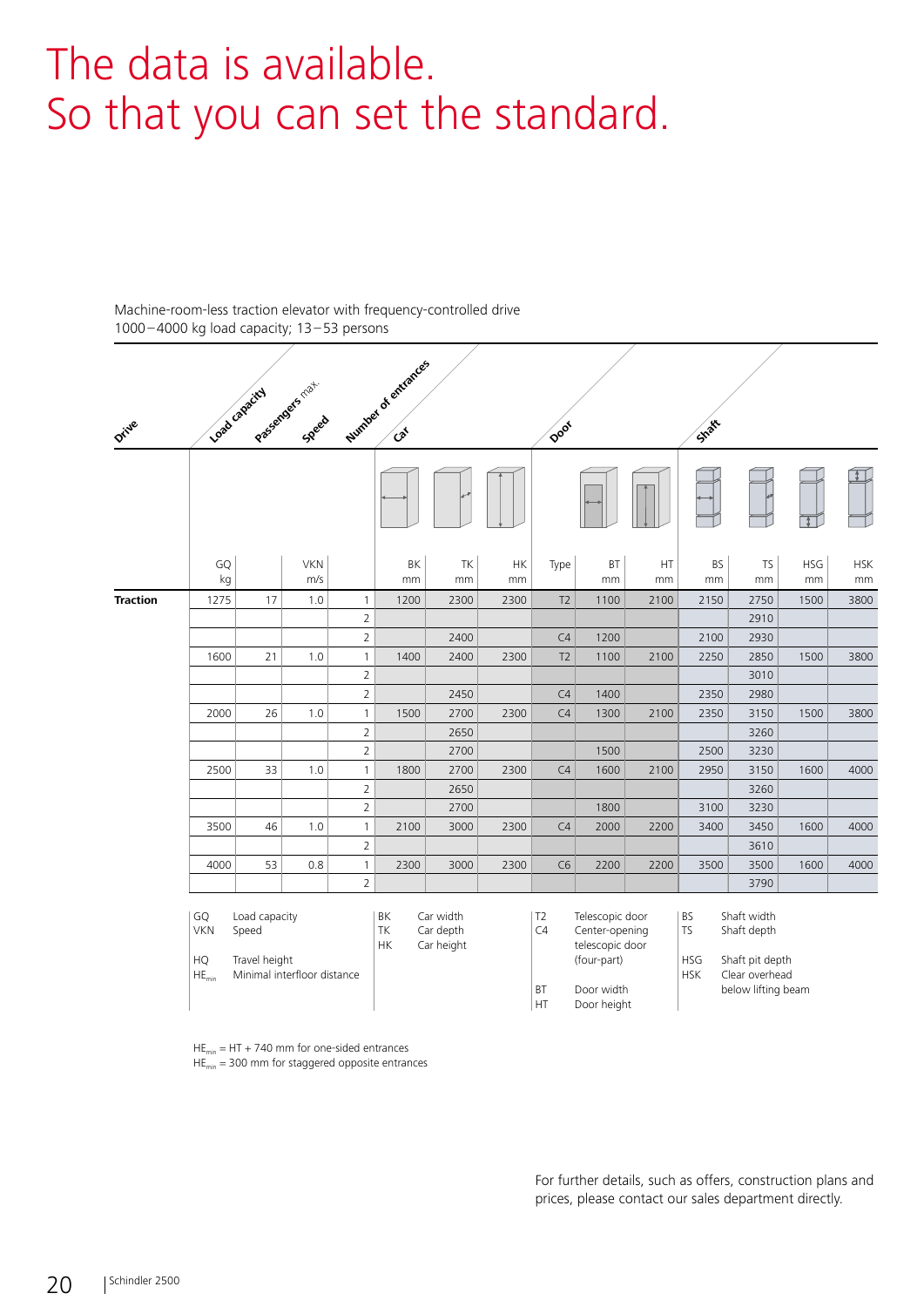**Height and plan view** 



One-sided entrance



One-sided entrance Telescopic door



Two-sided entrance Telescopic door



One-sided entrance Center-opening telescopic door (four-part)



Two-sided entrance Center-opening telescopic door (four-part)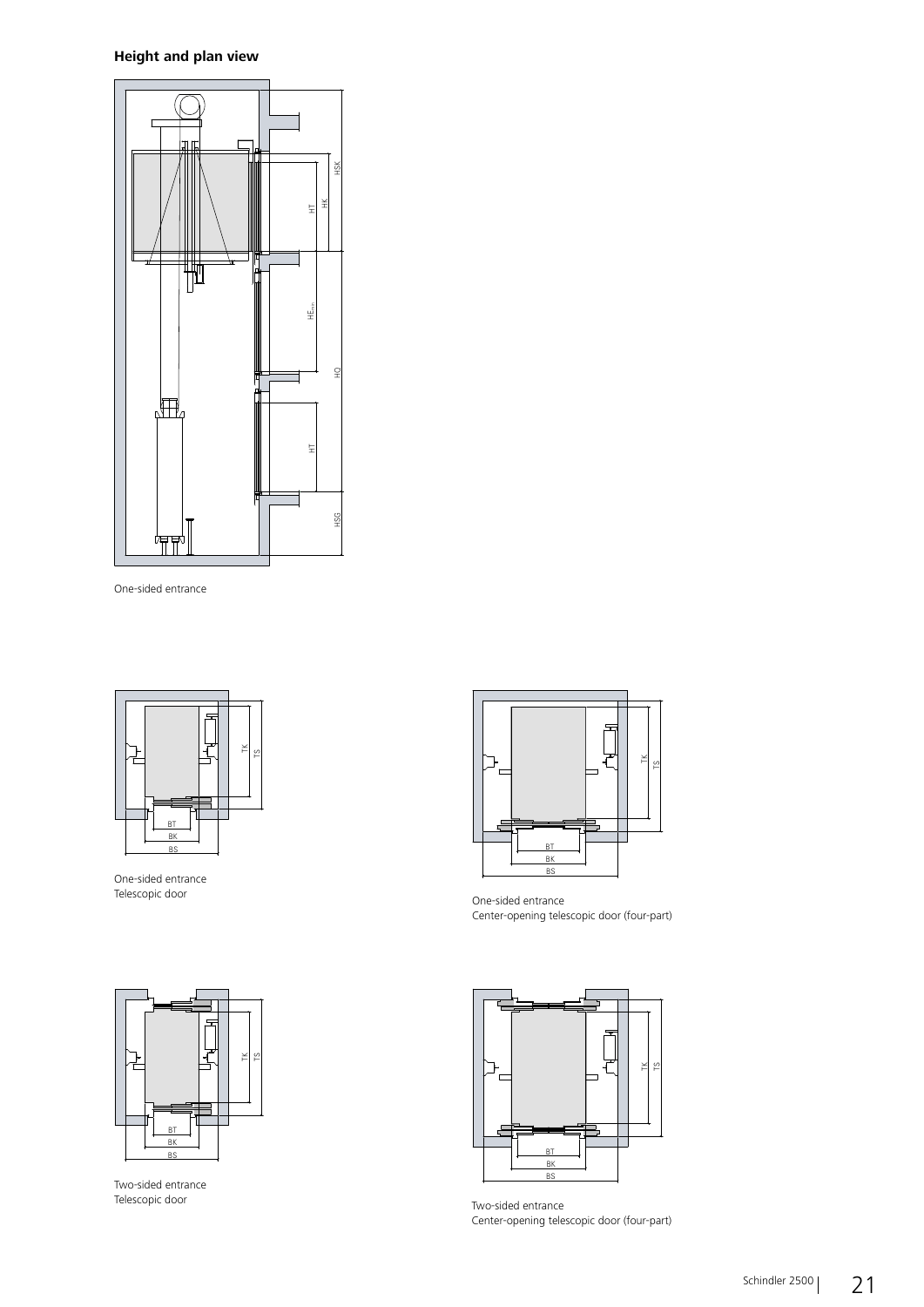## The direct way is the quickest way. Discover it for yourself.

Hydraulic elevator with machine room

| 1000-4000 kg load capacity; 13-53 persons                                   |                                                   |                                                                                                 |                  |                |                      |                                      |      |                                         |                                                                                                  |      |                                                    |                                                                                       |            |            |
|-----------------------------------------------------------------------------|---------------------------------------------------|-------------------------------------------------------------------------------------------------|------------------|----------------|----------------------|--------------------------------------|------|-----------------------------------------|--------------------------------------------------------------------------------------------------|------|----------------------------------------------------|---------------------------------------------------------------------------------------|------------|------------|
| $\frac{\mathsf{O}^{\mathsf{i}\mathsf{i}\mathsf{v}^\mathsf{c}}}{\mathsf{I}}$ |                                                   | Load capacity                                                                                   | Passangers (120) |                | Munices of entrances |                                      |      | Door                                    |                                                                                                  |      | Shak                                               |                                                                                       |            |            |
|                                                                             |                                                   |                                                                                                 |                  |                |                      |                                      |      |                                         |                                                                                                  |      |                                                    |                                                                                       |            |            |
|                                                                             | GQ                                                |                                                                                                 | <b>VKN</b>       |                | BK                   | TK                                   | HK   | Type                                    | BT                                                                                               | HT   | <b>BS</b>                                          | <b>TS</b>                                                                             | <b>HSG</b> | <b>HSK</b> |
|                                                                             | kg                                                |                                                                                                 | m/s              |                | mm                   | mm                                   | mm   |                                         | mm                                                                                               | mm   | mm                                                 | mm                                                                                    | mm         | mm         |
| <b>Hydraulic</b>                                                            | 1275                                              | 17                                                                                              | 0.63             | $\mathbf{1}$   | 1200                 | 2300                                 | 2300 | T <sub>2</sub>                          | 1100                                                                                             | 2100 | 2250                                               | 2750                                                                                  | 1450       | 3600       |
| <b>Rucksack</b>                                                             |                                                   |                                                                                                 |                  | $\mathbf{1}$   |                      |                                      |      | C4                                      |                                                                                                  |      | 2000                                               |                                                                                       |            |            |
|                                                                             |                                                   |                                                                                                 |                  | $\overline{2}$ |                      |                                      |      |                                         |                                                                                                  |      |                                                    | 2910                                                                                  |            |            |
|                                                                             |                                                   |                                                                                                 |                  | $\overline{2}$ |                      | 2400                                 |      |                                         | 1200                                                                                             |      | 2050                                               | 2930                                                                                  |            |            |
|                                                                             | 1600                                              | 21                                                                                              | 0.63             | $\mathbf{1}$   | 1400                 | 2400                                 | 2300 | T <sub>2</sub>                          | 1100                                                                                             | 2100 | 2050                                               | 2850                                                                                  | 1450       | 3600       |
|                                                                             |                                                   |                                                                                                 |                  | $\overline{2}$ |                      |                                      |      |                                         |                                                                                                  |      |                                                    | 3010                                                                                  |            |            |
|                                                                             |                                                   |                                                                                                 |                  | $\mathbf 2$    |                      | 2450                                 |      | C4                                      | 1400                                                                                             |      | 2400                                               | 2980                                                                                  |            |            |
|                                                                             | 2000                                              | 26                                                                                              | 0.40             | $\mathbf{1}$   | 1500                 | 2700                                 | 2300 | T <sub>2</sub>                          | 1300                                                                                             | 2100 | 2300                                               | 3150                                                                                  | 1450       | 3600       |
|                                                                             |                                                   |                                                                                                 |                  | $\overline{2}$ |                      | 2650                                 |      |                                         |                                                                                                  |      |                                                    | 3260                                                                                  |            |            |
|                                                                             |                                                   |                                                                                                 |                  | $\mathsf{2}\,$ |                      | 2700                                 |      | C4                                      | 1500                                                                                             |      | 2650                                               | 3230                                                                                  |            |            |
| <b>Hydraulic</b>                                                            | 2000                                              | 26                                                                                              | 0.40             | $\mathbf{1}$   | 1500                 | 2700                                 | 2300 | C4                                      | 1300                                                                                             | 2100 | 2400                                               | 3150                                                                                  | 1150       | 3600       |
| <b>Tandem</b>                                                               |                                                   |                                                                                                 |                  | $\overline{2}$ |                      | 2650                                 |      |                                         |                                                                                                  |      |                                                    | 3260                                                                                  |            |            |
|                                                                             |                                                   |                                                                                                 |                  | $\overline{2}$ |                      | 2700                                 |      |                                         | 1500                                                                                             |      | 2500                                               | 3230                                                                                  |            |            |
|                                                                             | 2500                                              | 33                                                                                              | 0.40             | $\mathbf{1}$   | 1800                 | 2700                                 | 2300 | C4                                      | 1600                                                                                             | 2100 | 2800                                               | 3150                                                                                  | 1250       | 3600       |
|                                                                             |                                                   |                                                                                                 |                  | $\overline{2}$ |                      | 2650                                 |      |                                         |                                                                                                  |      |                                                    | 3260                                                                                  |            |            |
|                                                                             |                                                   |                                                                                                 |                  | $\overline{2}$ |                      | 2700                                 |      |                                         | 1800                                                                                             |      | 2950                                               | 3230                                                                                  |            |            |
|                                                                             | 3500                                              | 46                                                                                              | 0.40             | $\mathbf{1}$   | 2100                 | 3000                                 | 2300 | C4                                      | 2000                                                                                             | 2200 | 3250                                               | 3450                                                                                  | 1250       | 3600       |
|                                                                             |                                                   |                                                                                                 |                  | $\overline{2}$ |                      |                                      |      |                                         |                                                                                                  |      |                                                    | 3610                                                                                  |            |            |
|                                                                             | 4000                                              | 53                                                                                              | 0.25             | $\mathbf{1}$   | 2300                 | 3000                                 | 2300 | C <sub>6</sub>                          | 2200                                                                                             | 2200 | 3300                                               | 3500                                                                                  | 1250       | 3600       |
|                                                                             |                                                   |                                                                                                 |                  | $\overline{2}$ |                      |                                      |      |                                         |                                                                                                  |      |                                                    | 3790                                                                                  |            |            |
|                                                                             | GQ<br><b>VKN</b><br>HQ<br>$HE_{min}$<br><b>BO</b> | Load capacity<br>Speed<br>Travel height<br>Minimal interfloor distance<br>Width of machine room |                  |                | BK<br>ΤK<br>HK       | Car width<br>Car depth<br>Car height |      | T <sub>2</sub><br>C4<br><b>BT</b><br>HT | Telescopic door<br>Center-opening<br>telescopic door<br>(four-part)<br>Door width<br>Door height |      | <b>BS</b><br><b>TS</b><br><b>HSG</b><br><b>HSK</b> | Shaft width<br>Shaft depth<br>Shaft pit depth<br>Clear overhead<br>below lifting beam |            |            |

TO Depth of machine room

 $HE_{min} = HT + 740$  mm for one-sided entrances  $HE_{min} = 300$  mm for staggered opposite entrances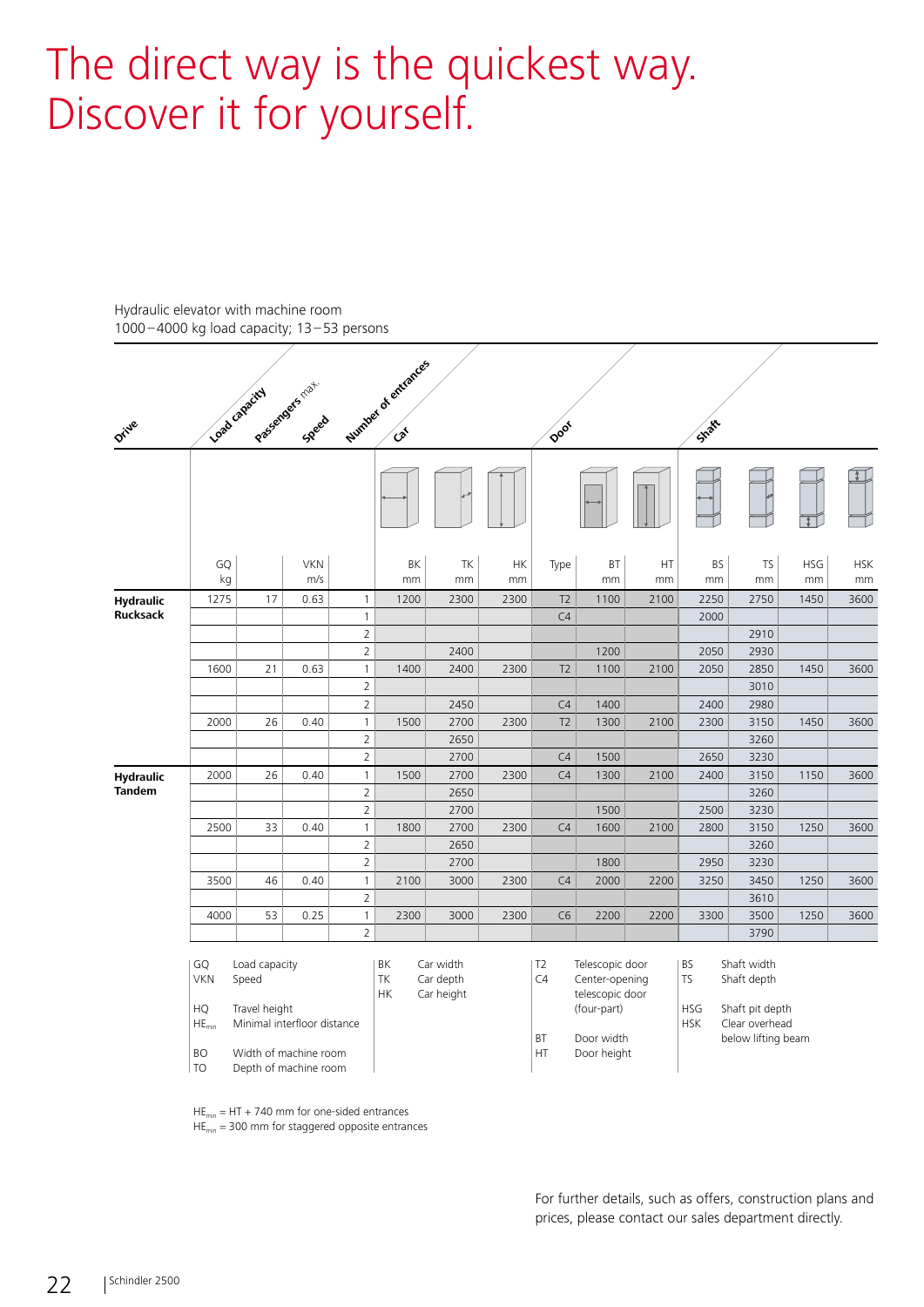#### **Height and plan view**



One-sided entrance Rucksack system



One-sided entrance Telescopic door



Two-sided entrance Telescopic door



One-sided entrance Tandem system





Machine room

One-sided entrance Center-opening telescopic door (four-part)



Two-sided entrance Center-opening telescopic door (four-part)